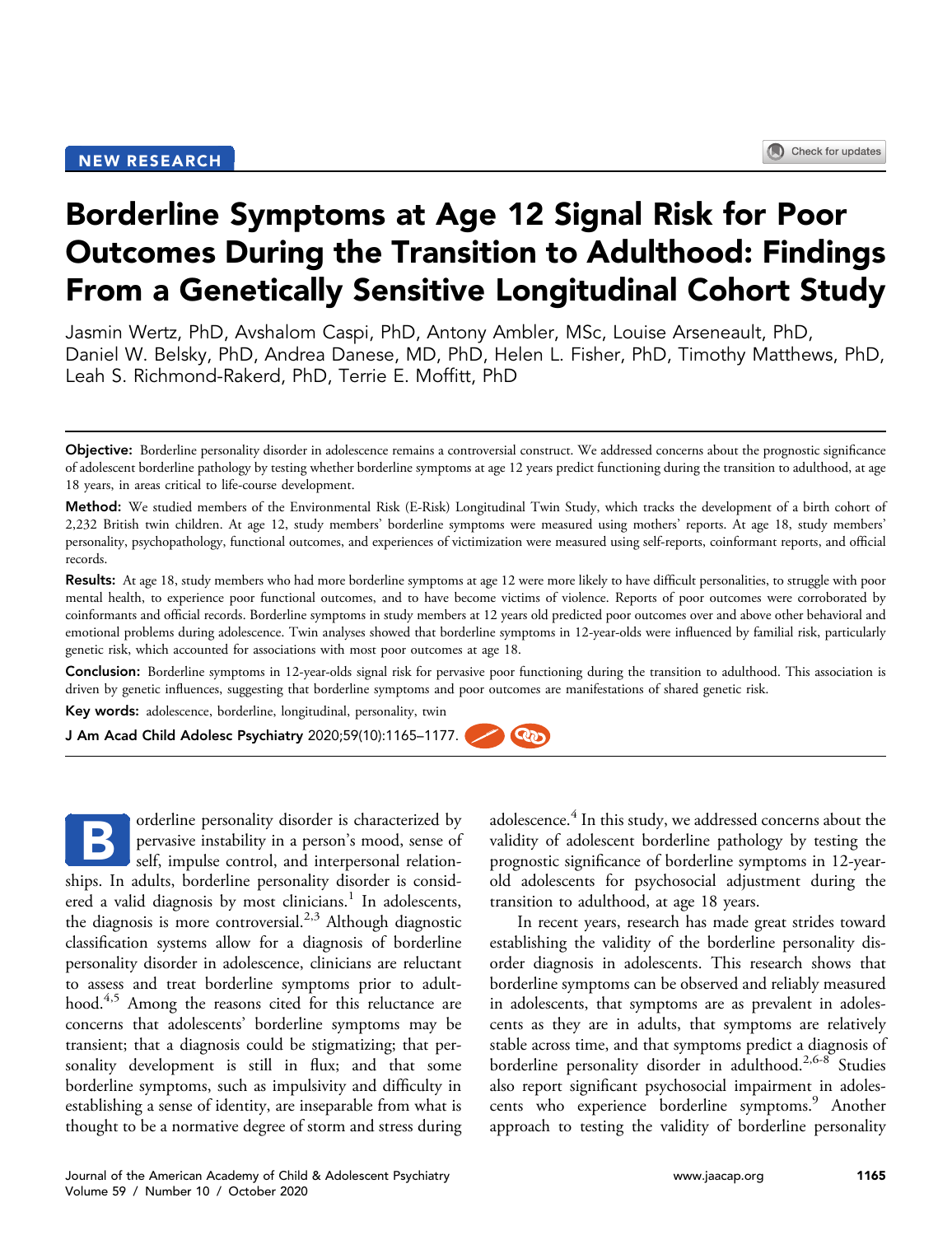pathology is to examine the significance of adolescent borderline symptoms for adult adjustment. Previous findings suggest that adolescents who display borderline symptoms experience adjustment difficulties in adulthood.<sup>10</sup> However, studies investigating the clinical and psychosocial outcomes of adolescent borderline symptoms are sparse, and a recent review of the literature concluded that many of these studies are limited by problems such as sampling bias, high attrition, and a narrow range of psychosocial outcomes. [11](#page-11-5) The aim of our study was to extend previous research by drawing a comprehensive picture of how adolescents with borderline symptoms fare during the transition to adulthood. Seven years ago, we described predictors and correlates of borderline symptoms measured in 12-year-old study members of the Environmental Risk (E-Risk) Longitudinal Twin Study, a population-representative birth cohort of twins born in the United Kingdom.<sup>12</sup> Study members have now been followed up to age 18, with high retention (93%). At age 18, we assessed study members' performance on a wide range of outcomes in areas critical to positive life-course development: personality functioning, mental health, functional outcomes, and experiences of victimization. Using these data, we tested the hypothesis that adolescent borderline symptoms predict poor outcomes during the transition to adulthood.

In addition to analyzing implications of borderline symptoms in 12-year-olds for outcomes at age 18, we tested whether symptoms contributed to poor outcomes independently of comorbid adolescent psychopathology and familial risk. We tested the role of comorbid psychopathology to investigate whether borderline symptoms demonstrate incremental validity beyond common disorders that clinicians assess in adolescents who present with emotional and behavioral dysregulation, such as conduct disorder, depression, and anxiety. Previous studies, including our own, show that many adolescents who display borderline symptoms also experience symptoms of these other disorders.<sup>[7,12](#page-11-7)</sup> We tested the incremental validity of age 12 borderline symptoms by accounting for comorbid behavioral and emotional problems when evaluating effects of adolescent borderline symptoms on age 18 outcomes.

We tested the role of familial risk because adolescent borderline behaviors are strongly influenced by risk factors originating in families, both environmental and genetic.<sup>12,13</sup> Familial risk factors implicated in adolescent borderline symptoms, such as harsh parenting, maltreatment, and genetic susceptibility, also predict psychosocial adjustment in young adulthood.[13,14](#page-11-8) These findings raise the possibility that poor outcomes are not due to adolescent borderline symptoms themselves, but that symptoms index familial risk for poor outcomes. We tested this hypothesis by comparing outcomes at age 18 within genetically identical twin pairs growing up in the same family who differed in adolescent borderline symptoms when assessed at age 12. Because these twins share all of their family-wide environment and genes, these analyses effectively control for familial risk factors shared between members of a family.

## **METHOD**

## Participants

Participants are members of the Environmental Risk (E-Risk) Longitudinal Twin Study, which tracks the development of a birth cohort of 2,232 British children.<sup>[15](#page-11-9)</sup> Briefly, the E-Risk sample was constructed in  $1999-2000$ , when  $1,116$  families (93% of those eligible) with same-sex 5-year-old twins participated in home-visit assessments. This sample comprised 56% monozygotic (MZ) and 44% dizygotic (DZ) twin pairs; sex was evenly distributed within zygosity (49% male sex). The study sample represents the full range of socioeconomic conditions in Great Britain, as reflected in the families' distribution on a neighborhood-level socioeconomic index (ACORN [A Classification of Residential Neighborhoods], developed by CACI, Inc., London, UK, for commercial use):[16,17](#page-11-10) 25.6% of E-Risk families live in "wealthy achiever" neighborhoods compared with 25.3% nationwide; 5.3% compared with 11.6%, in "urban prosperity" neighborhoods; 29.6% compared with 26.9%, in "comfortably off" neighborhoods; 13.4% compared with 13.9%, in "moderate means" neighborhoods; and 26.1% compared with 20.7%, in "hard-pressed" neighborhoods. "Urban prosperity" neighborhoods are underrepresented in E-Risk because such households are often childless.

Home visits were conducted when the children were 7 years old (98% participation), 10 years old (96%), 12 years old (96%), and 18 years old (93%). At ages 5, 7, 10, and 12 years, assessments were carried out with participants as well as their mothers (or primary caretakers); the home visit at age 18 included interviews with participants only. Each twin was assessed by a different interviewer. These data are supplemented by searches of official records and by questionnaires that are mailed, as developmentally appropriate, to teachers and coinformants nominated by participants themselves. There were no differences between participants who did and did not take part at age 18 in terms of socioeconomic status assessed when the cohort was initially defined ( $\chi^2 = 0.86$ ,  $p = .65$ ), age 5 IQ scores ( $t = 0.98$ ,  $p = .33$ ), age 5 behavioral and emotional problems ( $t =$ 0.40,  $p = .69$  and  $t = 0.41$ ,  $p = .68$ , respectively) or age 12 borderline symptoms ( $t = 0.30$ ,  $p = .76$ ) The Joint South London and Maudsley and the Institute of Psychiatry Research Ethics Committee approved each phase of the study. Parents gave informed consent, and twins gave assent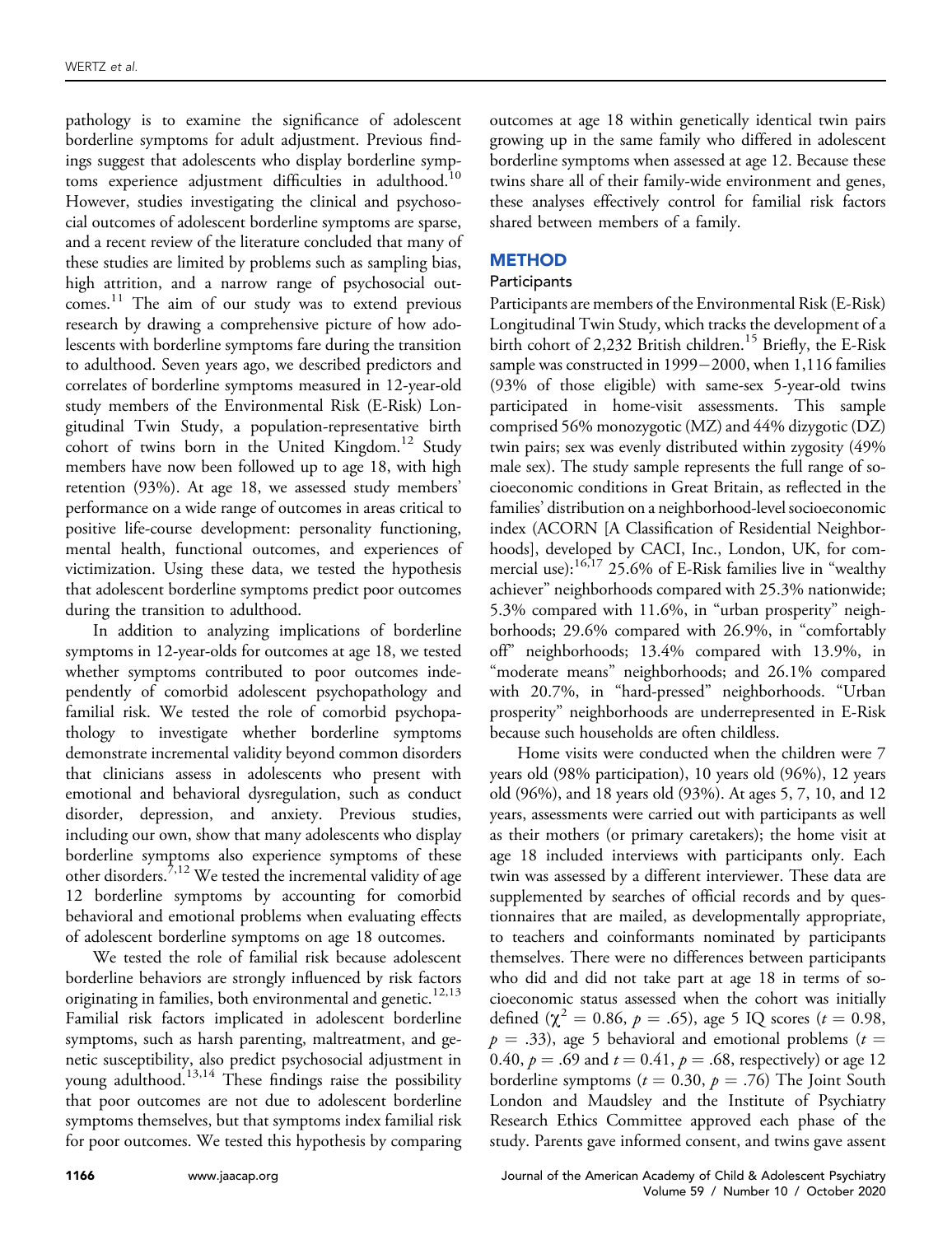between age 5 and 12 years and then informed consent at age 18.

## Assessment of Borderline Symptoms

When study members were 12 years old, we collected information on their borderline symptoms during interviews with mothers, using items from the Shedler-Westen Assessment Procedure 200-item Q-Sort for Adolescents  $(SWAP-200-A)^5$  $(SWAP-200-A)^5$  supplemented with items from the Achenbach System of Empirically Based Assessment.<sup>18</sup> Items were selected from the set of SWAP-200-A items most commonly used by a sample of 294 doctoral-level clinicians to describe adolescent patients meeting DSM-IV diagnostic criteria for adult borderline personality disorder ([Table 1\)](#page-2-0).[19](#page-11-13) Of the 15 items selected from the SWAP, 5

items were very similar to items on the Achenbach scales used in E-Risk (eg, the SWAP item "Tends to be angry or hostile" was similar to the Achenbach scale item "Angry and hostile"). In these cases, we used the Achenbach scales item instead of the SWAP item to avoid asking mothers to rate the same item twice. All items and their descriptive statistics are reported in [Table 1](#page-2-0). Mothers were asked how well each item described their child (0, not true; 1, somewhat or sometimes true; 2, very true or often true). Data were available for 2,141 (99.8%) of participating members at age 12. Item responses were summarized into two measures that have been previously developed and described.<sup>[12](#page-11-6)</sup> First, a dimensional borderline symptoms scale was computed by summing up across items, with an internal consistency reliability of  $\alpha = .86$  (mean, 4.24; SD, 4.54; range, 0–26).

<span id="page-2-0"></span>

| TABLE 1 Mothers' Ratings of Offspring's Borderline Symptom Items in Adolescence, at Age 12 Years |                                               |             |       |  |
|--------------------------------------------------------------------------------------------------|-----------------------------------------------|-------------|-------|--|
|                                                                                                  | Statement is very true or often true of child |             |       |  |
| <b>Statement</b>                                                                                 | <b>Full sample</b>                            | <b>Boys</b> | Girls |  |
| Easily jealous                                                                                   | 9.0%                                          | 11.1%       | 6.9%  |  |
| Falls for new friends intensely,<br>expects too much too<br>quickly                              | $5.7%$ <sup>a</sup>                           | 5.5%        | 5.6%  |  |
| Changes friends constantly,<br>loves them one day and<br>hates the next                          | 4.3%                                          | 4.7%        | 3.8%  |  |
| Fears they will be rejected or<br>abandoned                                                      | 3.0%                                          | 3.2%        | 2.8%  |  |
| Feels others are out to get<br>him/her                                                           | 2.1%                                          | 2.7%        | 1.5%  |  |
| Acts overly seductive or sexy,<br>flirts a lot                                                   | $1.7%$ <sup>a</sup>                           | 2.6%        | 0.9%  |  |
| Attracted to unsuitable<br>romantic partners                                                     | 0.7%                                          | 0.7%        | 0.6%  |  |
| Emotions spiral out of control,<br>has extremes of rage,<br>despair, excitement                  | $9.1%$ <sup>a</sup>                           | 10.5        | 7.7%  |  |
| Cannot think when upset,<br>becomes irrational                                                   | 6.6%                                          | 7.5%        | 5.8%  |  |
| Unable to soothe or<br>comfort self                                                              | 3.7%                                          | 4.0%        | 3.4%  |  |
| Lacks stable image of self,<br>changes goals/values                                              | 3.5%                                          | 3.8%        | 3.1%  |  |
| Expresses emotions in an<br>exaggerated dramatic way                                             | 11.5%                                         | 10.8%       | 12.2% |  |
| Irritable, touchy, or quick to<br>"fly off the handle"                                           | $7.3%$ <sup>a</sup>                           | 8.9%        | 5.7%  |  |
| Angry and hostile                                                                                | 1.7%                                          | 2.2%        | 1.3%  |  |
| Engages in self-harm behavior                                                                    | 2.9%                                          | 2.9%        | 2.9%  |  |

Note:  $N = 2,139-2,141$ .

<sup>a</sup>Sex differences were statistically significant at  $p < .05$ .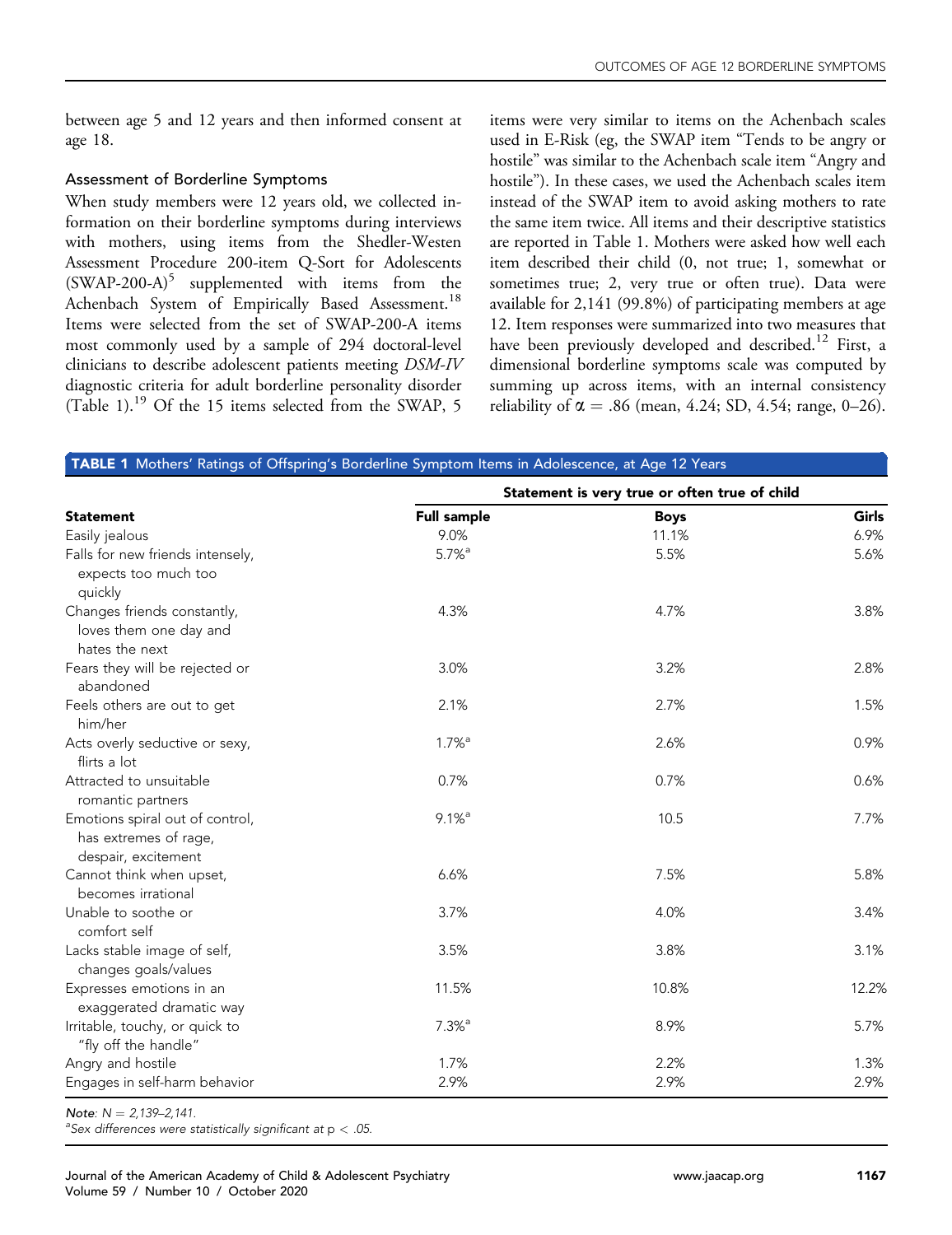We used this measure in our main analyses. Second, for illustrative purposes and to approximate clinically significant levels of borderline symptoms, we created a dichotomous measure identifying study members scoring at or above vs below the 95th percentile of the continuous borderline symptom scale at age 12 ( $n = 122, 5.7\%$  of the sample). The 5% (or 2 SD) cutoff was chosen a priori because it is consistent with previous approaches to identifying clinically significant borderline pathology using a dimensional mea-sure,<sup>[10](#page-11-4)</sup> falls within the range of prevalence estimates reported for clinically significant borderline pathology in adolescents,<sup>[20](#page-11-14)</sup> and is consistent with estimates of the prevalence of borderline personality disorder in adults in the community.<sup>21</sup>

## Assessment of Outcomes at Age 18 Years

When study members were 18 years old, we collected information on a variety of outcomes indicating psychosocial adjustment: personality functioning, mental health, functional outcomes, and experiences of victimization [\(Table 2](#page-4-0)). We assessed outcomes using study members' self-reports, reports by coinformants nominated by each twin (typically their cotwin and a parent), and official records. Outcomes and their assessment are described in [Table 2](#page-4-0).

## Covariates: Adolescent Behavioral and Emotional Problems and Childhood Victimization

Symptoms of conduct disorder at age 12 were measured using mothers' and teachers' reports of children's behavioral problems, using the Achenbach family of instruments and  $DSM-IV$  items as previously described.<sup>22-24</sup> Consistent with DSM-IV criteria, children with five or more symptoms were assigned a diagnosis of conduct disorder (5.5% of cohort). Depression and anxiety at age 12 were assessed using children's self-reports on the Children's Depression Inventory<sup>25</sup> and the 10-item version of the Multidimensional Anxiety Scale for Children,<sup>26</sup> respectively. Scores of 20 or more on the Children's Depression Inventory were used to indicate clini-cally significant depressive symptoms<sup>[25,27](#page-11-17)</sup> (3.5% of cohort), and scores of 13 or more (corresponding to the 95th percentile) on the Multidimensional Anxiety Scale for Chil-dren were used to indicate extreme anxiety<sup>[28](#page-11-19)</sup> (6.1% of cohort).

## Statistical Analyses

Our statistical analysis proceeded as follows. First, we tested associations between the continuous measure of borderline symptoms at age 12, standardized to mean  $(M) = 0$ , standard deviation  $(SD) = 1$ , and poor outcomes at age 18. We did this by predicting each poor outcome from age 12 borderline symptoms. All models included sex of study members as a covariate. We illustrate the results of these analyses by comparing percentages and means of poor outcomes at age 18 years among study members with a high vs lower adolescent borderline symptom score, defined as being at or above vs below the 95th percentile for borderline symptoms at age 12. Second, we tested whether borderline symptoms added incremental value to other behavioral and emotional problems that study members experienced at age 12. We did this by adding symptom scores of conduct disorder, depression, and anxiety at age 12 as additional covariates to test unique effects of adolescent borderline symptoms on poor outcomes. Third, we tested whether borderline symptoms were influenced by familial risk. We did this by comparing correlations in borderline symptoms among genetically identical (MZ;  $n = 594$ ) and nonidentical (DZ;  $n = 476$ ) twin pairs. We also formally analyzed genetic and environmental influences on adolescent borderline symptoms using a univariate twin model.<sup>[29](#page-11-20)</sup> Twin models compare within-pair similarity for MZ twins, who are genetically identical, and DZ twins, who share on average half their segregating genes. This information can be used to estimate genetic (A), shared environmental (C), and nonshared environmental (E) influences on a phenotype. C represents environmental factors that make members of a family similar, whereas E represents factors that make members of a family different and also includes error of measurement. Fourth, we compared poor outcomes among genetically identical twins who differed in their borderline symptoms at age 12 to test whether adolescent borderline symptoms predict poor outcomes over and above familial influences—both genetic and environmental—shared between identical twins growing up in the same family. Differences in borderline symptoms were operationalized as any difference in the continuous symptoms score between identical (MZ) twins. There were 462 MZ pairs who differed in their borderline symptom score at age 12.

Poisson regression models were used for binary outcomes, and linear regression models were used for continuous outcomes. We chose Poisson over logistic regression models for the binary outcomes to obtain risk ratios, which are a more easily interpretable measure of risk, particularly when outcomes are common. Standard errors were adjusted for the clustering of twins within families. Fixed-effects Poisson and linear regression models with robust standard errors were used for the twin comparisons. Stata version  $14.1^{30}$  was used for these analyses. Twin models were fitted using the structural equation modeling program OpenMx.<sup>31</sup>

## RESULTS

## Borderline Symptoms in 12-Year-Olds Predicted a Difficult Personality at Age 18

Study members with more borderline symptoms at age 12 showed a profile of more difficult personality at age 18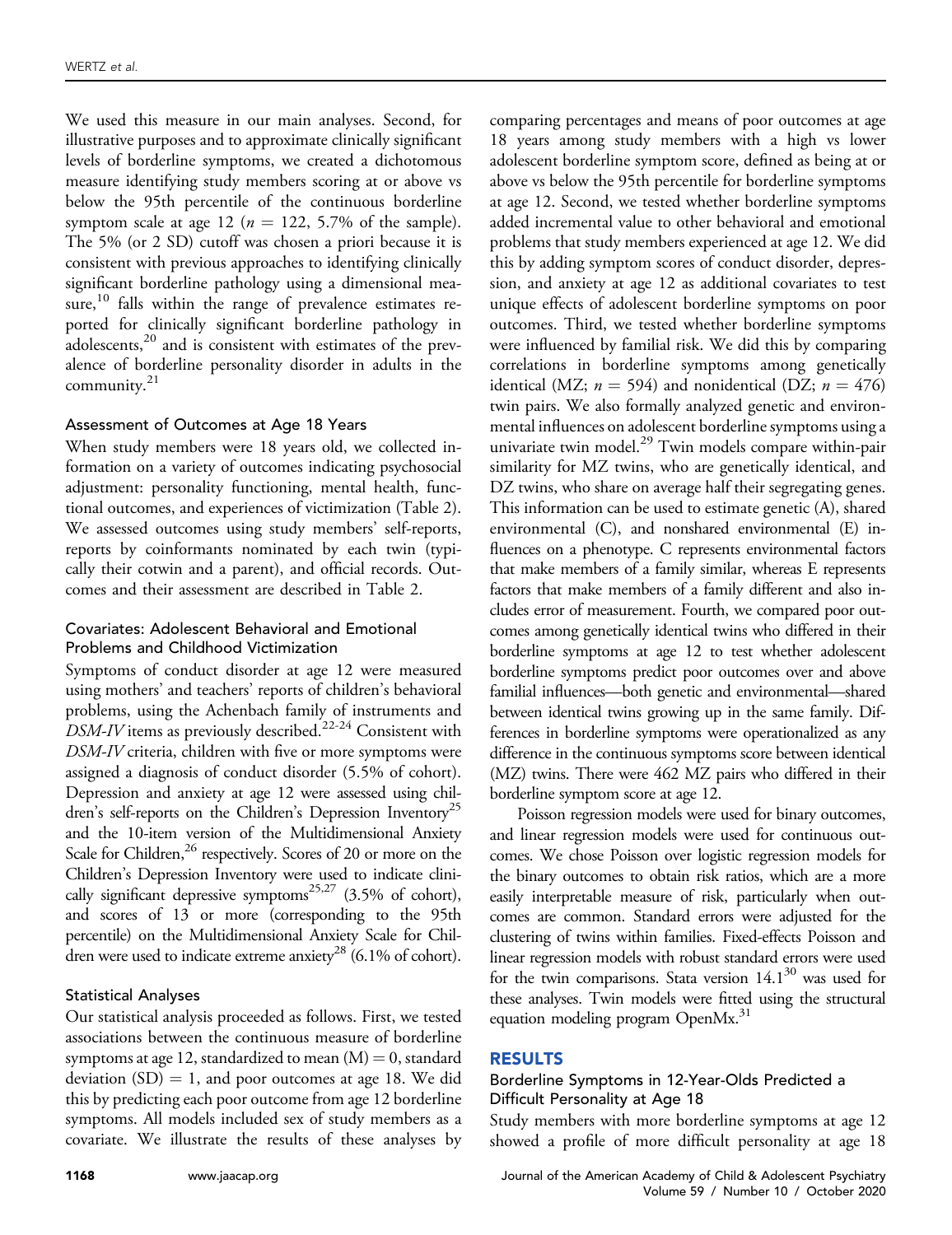<span id="page-4-0"></span>

|                                                     |                                  | TABLE 2 Description of Outcomes Measured During the Transition to Adulthood, at Age 18 Years                                                                                                                                                                                                                                                                                                                                                                                                                                                                                                                                                                                                                                                                                        |               |                           |
|-----------------------------------------------------|----------------------------------|-------------------------------------------------------------------------------------------------------------------------------------------------------------------------------------------------------------------------------------------------------------------------------------------------------------------------------------------------------------------------------------------------------------------------------------------------------------------------------------------------------------------------------------------------------------------------------------------------------------------------------------------------------------------------------------------------------------------------------------------------------------------------------------|---------------|---------------------------|
| <b>Measure</b><br>Personality                       | <b>Informant</b><br>Coinformants | <b>Description</b><br>At age 18, study members nominated two people "who knew them well."<br>Coinformants-mostly parents and cotwins-described each study<br>member using a 25-item version of the Big Five Inventory. 99.3% of study<br>members had data from at least one coinformant. 83% had data from 2<br>coinformants. We standardized and averaged data from coinformants.                                                                                                                                                                                                                                                                                                                                                                                                  | Prevalence, % | <b>Reference</b><br>40.41 |
| Poor mental health                                  |                                  |                                                                                                                                                                                                                                                                                                                                                                                                                                                                                                                                                                                                                                                                                                                                                                                     |               |                           |
| Mental disorder diagnoses                           |                                  |                                                                                                                                                                                                                                                                                                                                                                                                                                                                                                                                                                                                                                                                                                                                                                                     |               | 42,43                     |
| Conduct disorder                                    | Participant                      | Based on DSM-5 criteria, assessed as part of a computer-assisted module.                                                                                                                                                                                                                                                                                                                                                                                                                                                                                                                                                                                                                                                                                                            | 15.1          | 42,43                     |
| Alcohol use disorder                                | Participant                      | Based on DSM-5 criteria, evaluated in face-to-face interviews using DIS.                                                                                                                                                                                                                                                                                                                                                                                                                                                                                                                                                                                                                                                                                                            | 27.8          | 42,43                     |
| Cannabis use disorder                               | Participant                      | Based on DSM-5 criteria, evaluated in face-to-face interviews using DIS.                                                                                                                                                                                                                                                                                                                                                                                                                                                                                                                                                                                                                                                                                                            | 6             | 42,43                     |
| Depression                                          | Participant                      | Based on DSM-5 criteria, evaluated in face-to-face interviews using DIS.                                                                                                                                                                                                                                                                                                                                                                                                                                                                                                                                                                                                                                                                                                            | 20.1          | 42,43                     |
| Generalized anxiety disorder                        | Participant                      | Based on DSM-5 criteria, evaluated in face-to-face interviews using DIS. The<br>6-month symptom duration criterion was not required because of the<br>young age of the study sample.                                                                                                                                                                                                                                                                                                                                                                                                                                                                                                                                                                                                | 7.4           |                           |
| Posttraumatic stress disorder                       | Participant                      | Based on DSM-5 criteria, evaluated in face-to-face interviews using DIS.                                                                                                                                                                                                                                                                                                                                                                                                                                                                                                                                                                                                                                                                                                            | 4.4           | 42,43                     |
| Suicide attempts or self-harm                       | Participant                      | To assess suicide attempts, study members were asked whether they had<br>tried to kill themselves or attempted suicide since age 12, using a life-<br>history calendar. If they answered positively, further questions were asked<br>to obtain details and establish intent to die. 3.8% of study members had<br>attempted suicide. To assess self-harm, study members were asked<br>whether they had ever tried to hurt themselves, to cope with stress or<br>emotional pain, since age 12, using a life-history calendar. Individuals who<br>endorsed self-harm were queried about methods. 10 behaviors were<br>probed (eg, cutting, burning, overdose), plus the option to describe any<br>other way they had hurt themselves. 13.6% of study members had harmed<br>themselves. | 14.3          | 28,44                     |
| Service use for behavioral or<br>emotional problems | Participant                      | At age 18, study members reported whether they had accessed support<br>services (eg, mental health professionals, medical doctors, or social<br>services), spent time in the hospital, or had taken medication for dealing<br>with emotional or behavioral problems in the past year.                                                                                                                                                                                                                                                                                                                                                                                                                                                                                               | 17.2          | 45                        |
| Coinformant reports of poor<br>mental health        | Coinformants                     | Coinformants completed a questionnaire that included 10 items querying<br>about study members' mental health within the previous 12 months<br>(example items: "Feels depressed, miserable, sad, or unhappy"; "Has<br>alcohol problems"). We created a binary measure indicating whether both<br>coinformants had endorsed one or more symptoms of poor mental health.                                                                                                                                                                                                                                                                                                                                                                                                               | 30.4          |                           |
| Poor functional outcomes                            |                                  |                                                                                                                                                                                                                                                                                                                                                                                                                                                                                                                                                                                                                                                                                                                                                                                     |               |                           |
| Low educational qualifications                      | Participant                      | Indicates whether study members reported that they did not obtain or<br>scored a low average grade on their GCSE, a standardized examination<br>taken at the end of compulsory education at age 16 years                                                                                                                                                                                                                                                                                                                                                                                                                                                                                                                                                                            | 21.9          |                           |

1169

(continued)

OUTCOMES OF AGE 12 BORDERLINE SYMPTOMS

OUTCOMES OF AGE 12 BORDERLINE SYMPTOMS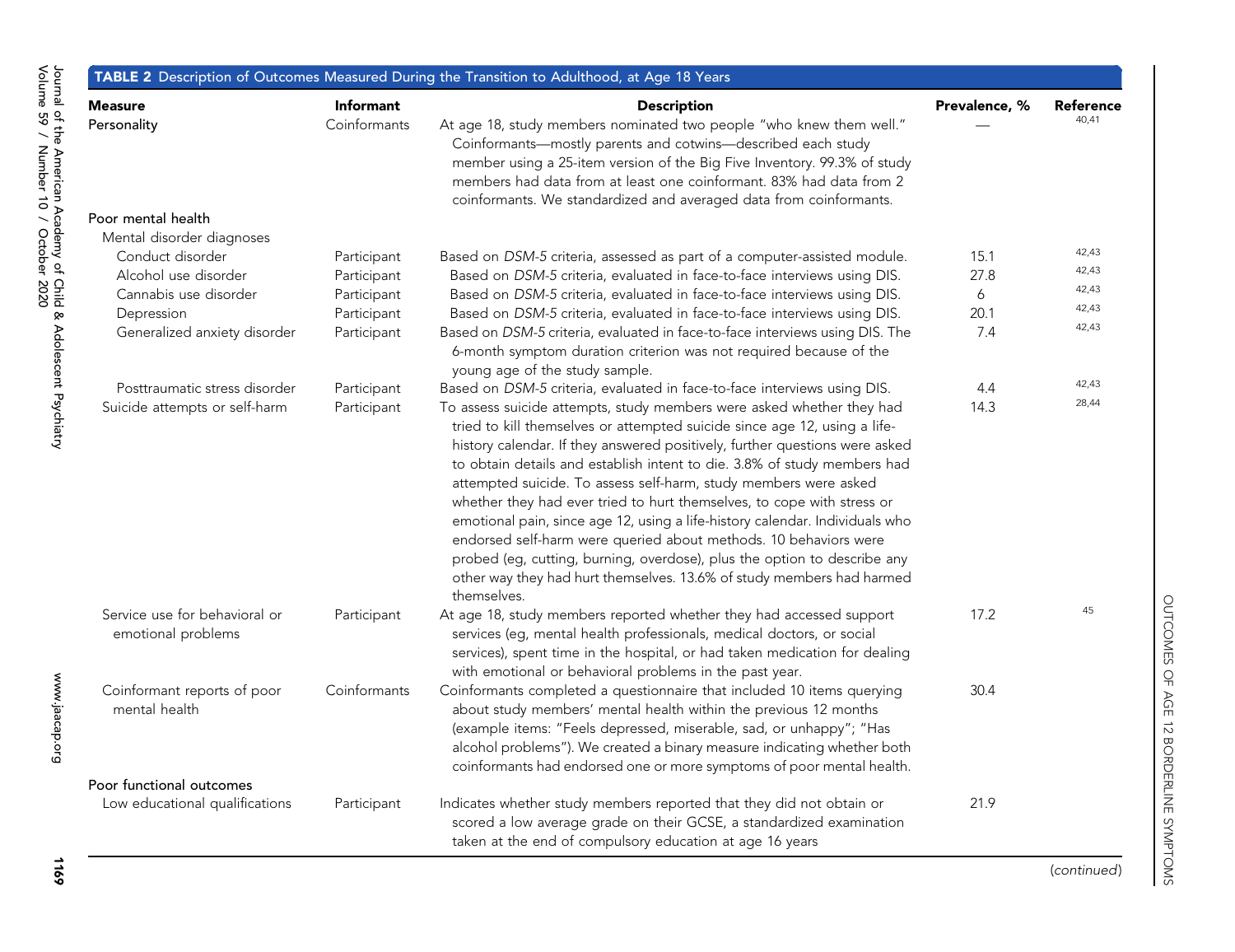| <b>Measure</b>                                                                                                                                                                                                                                                                                                                                                                                                                                                                                                                                                                                                                                                                                                                                                   | <b>Informant</b> | <b>Description</b>                                                                                                                                                                                                                                                                                                                                                                                                                                                                                         | Prevalence, % | Reference |
|------------------------------------------------------------------------------------------------------------------------------------------------------------------------------------------------------------------------------------------------------------------------------------------------------------------------------------------------------------------------------------------------------------------------------------------------------------------------------------------------------------------------------------------------------------------------------------------------------------------------------------------------------------------------------------------------------------------------------------------------------------------|------------------|------------------------------------------------------------------------------------------------------------------------------------------------------------------------------------------------------------------------------------------------------------------------------------------------------------------------------------------------------------------------------------------------------------------------------------------------------------------------------------------------------------|---------------|-----------|
| NEET status                                                                                                                                                                                                                                                                                                                                                                                                                                                                                                                                                                                                                                                                                                                                                      | Participant      | Indicates whether study members were NEET, based on reporting that they<br>were not studying, working in paid employment, or pursuing a vocational<br>qualification or apprenticeship.                                                                                                                                                                                                                                                                                                                     | 11.6          | 46        |
| Cigarette smoking                                                                                                                                                                                                                                                                                                                                                                                                                                                                                                                                                                                                                                                                                                                                                | Participant      | Indicates whether study members reported that they were currently smoking<br>daily.                                                                                                                                                                                                                                                                                                                                                                                                                        | 22.3          |           |
| Risky sexual behavior                                                                                                                                                                                                                                                                                                                                                                                                                                                                                                                                                                                                                                                                                                                                            | Participant      | Indicates whether study members reported that they had engaged in two or<br>more of the following risky sexual behaviors: having had sex before age<br>16; having had three or more sexual partners; practicing safe sex only<br>sometimes or never; usually or always having sexual intercourse after a<br>night out involving a lot of alcohol and/or drug use; having been told by a<br>doctor that they had a sexually transmitted disease; and having had sexual<br>relations resulting in pregnancy. | 25.8          | 47        |
| Social isolation                                                                                                                                                                                                                                                                                                                                                                                                                                                                                                                                                                                                                                                                                                                                                 | Participant      | Study members were asked about their access to supportive relationships<br>with family and friends using the MSPSS. The scale scoring was reversed,<br>and social isolation was defined as being among the 20% highest scoring<br>study members.                                                                                                                                                                                                                                                           | 20.0          | 48,49     |
| Low life satisfaction                                                                                                                                                                                                                                                                                                                                                                                                                                                                                                                                                                                                                                                                                                                                            | Participant      | Study members were asked about their life satisfaction using the Satisfaction<br>With Life Scale. The scale scoring was reversed, and low life satisfaction<br>was defined as being among the 20% highest scoring study members.                                                                                                                                                                                                                                                                           | 18.7          | 49.50     |
| Official crime record                                                                                                                                                                                                                                                                                                                                                                                                                                                                                                                                                                                                                                                                                                                                            | Official records | Official records of participants' cautions and convictions beginning at age 10<br>through age 19 were obtained through United Kingdom Police National<br>Computer record searches conducted in cooperation with the Ministry of<br>Justice.                                                                                                                                                                                                                                                                | 10.2          | 49        |
| Participants were interviewed about exposure to a range of adverse<br>Victimization during<br>Participant<br>adolescence<br>experiences between 12 and 18 years using the JVQ-R2, adapted as a<br>clinical interview. Exposure to victimization was coded on a 3-point scale<br>(0, no exposure; 1, probable or less severe exposure; 2, definite or severe<br>exposure). Individuals who reported a definite or severe level of exposure<br>were coded as positive. Our adapted JVQ comprised 45 questions<br>covering 7 different forms of victimization: maltreatment (3.3%), neglect<br>(2.2%), sexual victimization (2.6%), family violence (12.1%), peer/sibling<br>victimization (15.6%), cyber-victimization (6.5%), and crime<br>victimization (19.3%). |                  |                                                                                                                                                                                                                                                                                                                                                                                                                                                                                                            | $51 - 53$     |           |

Note: DIS = Diagnostic Interview Schedule; GCSE = General Certificate of Secondary Education; JVQ-R2 = Juvenile Victimization Questionnaire, 2nd revision; MSPSS Multidimensional Scale of Perceived Social Support; NEET = not in education, employment, or training; PNC = Police National Computer.

1170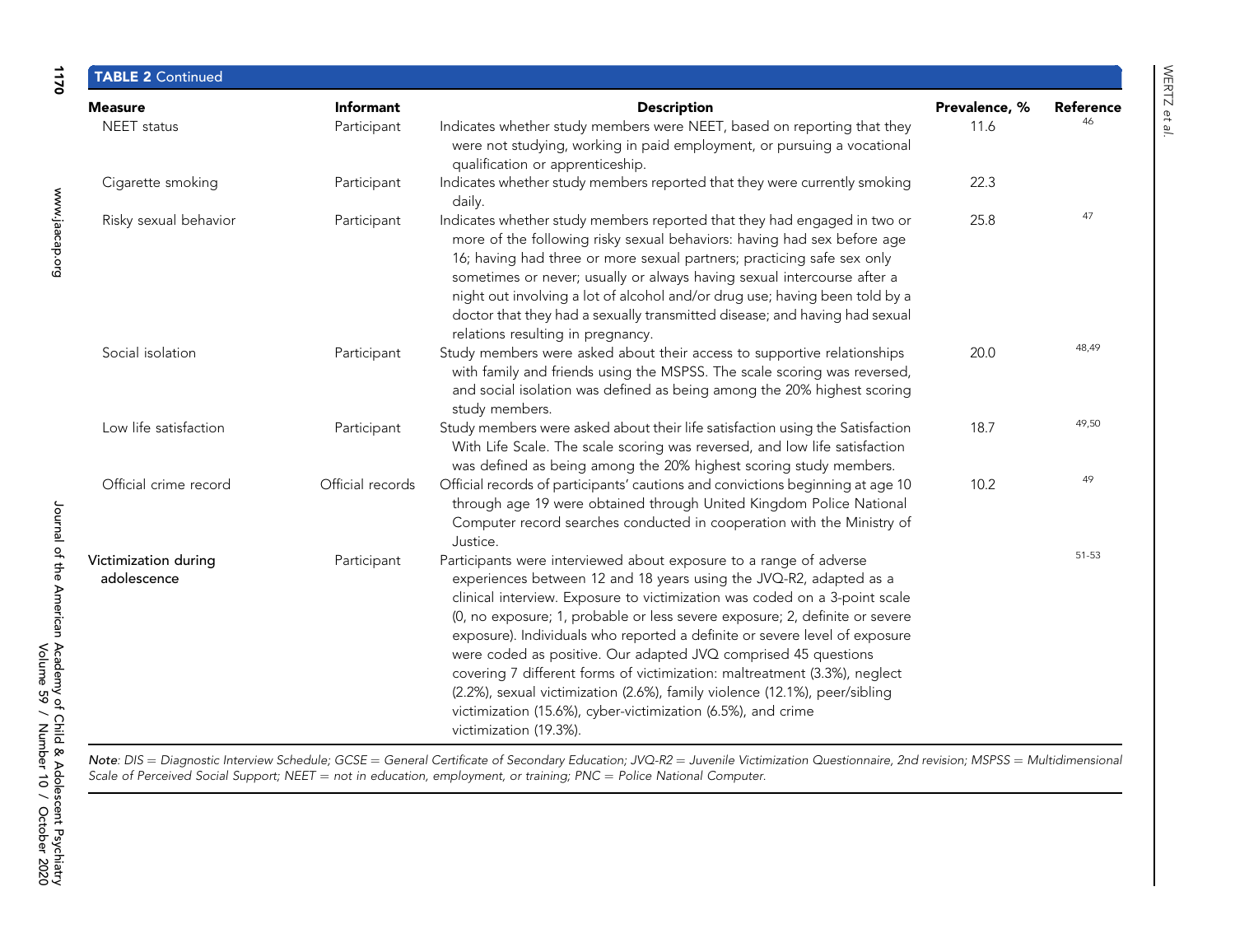compared to their peers with fewer borderline symptoms. Specifically, coinformants who knew these study members well described them as more narrow-minded (low openness to experience), antagonistic (low agreeableness), easily distressed (high neuroticism), and as having poorer impulse control (low conscientiousness) at age 18 ([Table 3\)](#page-6-0). To approximate clinically significant levels of borderline symptoms, we created a categorical measure by grouping study members with high borderline symptom scores (operationalized as scoring at or above the 95th percentile of the quantitative symptom scale at age 12;  $n = 122$ , 5.7% of the sample). [Figure 1](#page-7-0) shows personality profiles for individuals with high borderline symptom scores vs their cohort peers with lower symptom scores.

## Borderline Symptoms in 12-Year-Olds Predicted Poor Mental Health at Age 18

Study members with more borderline symptoms at age 12 experienced worse mental health at age 18 compared to their peers with fewer symptoms [\(Table 3](#page-6-0)). They were more likely to meet diagnostic criteria for a mental disorder, to have attempted suicide or engaged in self-harm, and to have

<span id="page-6-0"></span>

|                                             |                       | <b>TABLE 3</b> Borderline Symptoms (Measured on a Continuous Scale) of 12-Year-Olds Predict Poor Outcomes at Age 18 |                          |  |
|---------------------------------------------|-----------------------|---------------------------------------------------------------------------------------------------------------------|--------------------------|--|
| Age 18 outcome                              | Model 1ª              | Model 2 <sup>b</sup>                                                                                                | Model 3 <sup>c</sup>     |  |
| Personality                                 | $\beta$ (95% CI)      | $\beta$ (95% CI)                                                                                                    | $\beta$ (95% CI)         |  |
| Openness to experience                      | $-.08 (-0.13, -0.03)$ | $-.02 (-0.08, 0.04)$                                                                                                | $.00 (-0.10, 0.11)$      |  |
| Conscientiousness                           | $-.16 (-0.21, -0.12)$ | $-.09 (-.14, -.03)$                                                                                                 | $.02 (-.11, .14)$        |  |
| Extraversion                                | .06(0.02, 0.11)       | .13(0.07, 0.18)                                                                                                     | $.02 (-0.11, 0.14)$      |  |
| Agreeableness                               | $-.28 (-0.32, -0.23)$ | $-.17(-0.22, -0.11)$                                                                                                | $-.08 (-0.17, 0.03)$     |  |
| Neuroticism                                 | .23(0.19, 0.28)       | .19(0.13, 0.25)                                                                                                     | $m.09$ ( $-0.03$ , 0.22) |  |
| Poor mental health                          | IRR (95% CI)          | IRR (95% CI)                                                                                                        | IRR (95% CI)             |  |
| Conduct disorder                            | 1.41(1.31, 1.51)      | 1.17(1.05, 1.31)                                                                                                    | 1.02 (0.81, 1.29)        |  |
| Alcohol use disorder                        | 1.12(1.05, 1.19)      | 1.08 (0.99, 1.17)                                                                                                   | $0.99$ (0.81, 1.22)      |  |
| Cannabis use disorder                       | 1.44 (1.24, 1.66)     | 1.09 (0.89, 1.32)                                                                                                   | 1.04 (0.73, 1.49)        |  |
| Depression                                  | 1.18 (1.09, 1.28)     | 1.09 (0.99, 1.20)                                                                                                   | $0.95$ (0.79, 1.15)      |  |
| Generalized anxiety disorder                | 1.13 (0.97, 1.31)     | 1.02 (0.83, 1.23)                                                                                                   | 1.32 (0.90, 1.92)        |  |
| Posttraumatic stress disorder               | 1.26 (1.05, 1.52)     | 1.15(0.90, 1.47)                                                                                                    | 1.61 (0.86, 2.99)        |  |
| Suicide attempts or self-harm               | 1.38(1.27, 1.50)      | 1.26 (1.13, 1.40)                                                                                                   | 1.10 (0.89, 1.35)        |  |
| Service use                                 | 1.31(1.21, 1.41)      | 1.26(1.14, 1.40)                                                                                                    | 1.18 (0.99, 1.40)        |  |
| Coinformant report of poor<br>mental health | 1.36 (1.29, 1.44)     | 1.21 (1.12, 1.31)                                                                                                   | $1.00$ (0.87, 1.14)      |  |
| Poor functioning                            | IRR (95% CI)          | IRR (95% CI)                                                                                                        | IRR (95% CI)             |  |
| Low educational qualifications              | 1.40(1.32, 1.49)      | 1.18(1.08, 1.28)                                                                                                    | 1.13(0.93, 1.38)         |  |
| <b>NEET</b> status                          | 1.35(1.21, 1.50)      | 0.99(0.86, 1.13)                                                                                                    | $1.12$ (0.74, 1.68)      |  |
| Cigarette smoking                           | 1.40(1.33, 1.49)      | 1.19(1.09, 1.30)                                                                                                    | $1.00$ (0.89, 1.11)      |  |
| Risky sexual behavior                       | 1.29(1.22, 1.37)      | 1.17 (1.07, 1.26)                                                                                                   | 0.93(0.78, 1.11)         |  |
| Social isolation                            | 1.23(1.14, 1.33)      | 1.07 (0.97, 1.18)                                                                                                   | 1.14(0.95, 1.37)         |  |
| Low life satisfaction                       | 1.27(1.17, 1.36)      | 1.06(0.96, 1.17)                                                                                                    | 1.14(0.95, 1.37)         |  |
| Official crime record                       | 1.54 (1.40, 1.69)     | 1.19(1.03, 1.36)                                                                                                    | 1.02 (0.84, 1.26)        |  |
| Adolescent victimization                    | IRR (95% CI)          | IRR (95% CI)                                                                                                        | IRR (95% CI)             |  |
| Maltreatment                                | 1.89 (1.61, 2.22)     | 1.47 (1.09, 1.98)                                                                                                   | 1.18 (0.95, 1.46)        |  |
| Neglect                                     | 1.84 (1.56, 2.17)     | 1.63(1.23, 2.16)                                                                                                    | 1.10 (0.61, 1.98)        |  |
| Sexual victimization                        | 1.45 (1.22, 1.72)     | 1.00 (0.77, 1.29)                                                                                                   | 1.30 (0.80, 2.10)        |  |
| Family violence                             | 1.30(1.18, 1.44)      | 1.14(1.00, 1.31)                                                                                                    | 0.85(0.66, 1.11)         |  |
| Peer victimization                          | 1.28 (1.17, 1.39)     | 1.17(1.05, 1.31)                                                                                                    | 1.07 (0.87, 1.31)        |  |
| Cyber-victimization                         | 1.32 (1.16, 1.50)     | 1.27(1.07, 1.51)                                                                                                    | 1.15(0.73, 1.80)         |  |
| Crime victimization                         | 1.25 (1.16, 1.34)     | 1.16 (1.05, 1.29)                                                                                                   | 1.01 (0.84, 1.22)        |  |

Note: Boldface type indicates statistically significant estimates (p > .05). All outcome measures are described in [Table 2.](#page-4-0)  $\beta$  = standardized regression  $coefficient; IRR = incidence rate ratio (interpretable as risk ratios); NEET = not in education, employment, or training.$ 

<sup>a</sup>Model 1: Analyses adjust for sex. For models additionally adjusting for baseline measures where possible, see [Table S1](#page-13-0), available online.

<sup>b</sup>Model 2: Analyses additionally adjust for age 12 behavioral and emotional problems.

<sup>c</sup>Model 3: Estimates are within-monozygotic-twin-pair estimates, ie, analyses adjust for the influence of genes and environments shared between genetically identical twins growing up in the same family.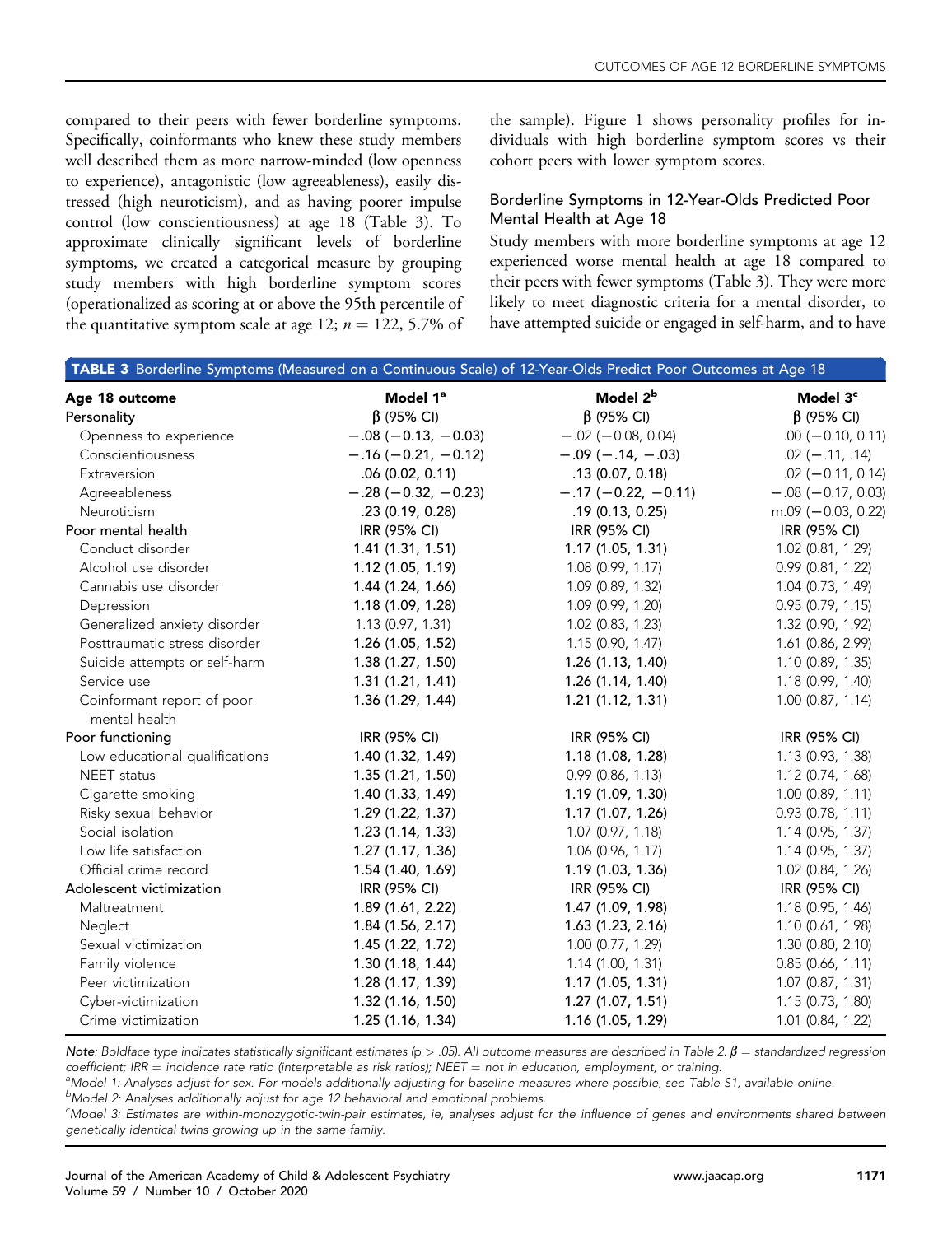

## <span id="page-7-0"></span>FIGURE 1 Personality Profiles for Individuals With High Borderline Symptom Scores vs Their Cohort Peers With Lower Symptom Scores

Note: A high borderline symptom score at age 12 (operationalized as being at or above the 95th percentile for borderline symptoms at age 12) predicts a distinct personality profile at age 18, characterized by narrow-mindedness (low openness to experience), antagonism (low agreeableness), distress (high neuroticism), and poor impulse control (low conscientiousness). All analyses are adjusted for study members' sex. Please note color figures are available online.

used clinical and support services to cope with emotional and behavioral problems. Findings of worse mental health were corroborated by coinformants ([Table 3\)](#page-6-0). These findings are illustrated in [Figure 2](#page-8-0), which shows the prevalence of mental health outcomes among study members with high vs lower borderline symptom scores at age 12.

## Borderline Symptoms in 12-Year-Olds Predicted Poor Functioning at Age 18

Study members with more borderline symptoms at age 12 experienced worse functioning at age 18 compared to their peers with fewer symptoms [\(Table 3\)](#page-6-0). They had poorer educational and economic outcomes, as indicated by educational failure and unemployment; engaged in more health-risk behaviors, as indicated by cigarette smoking and risky sexual activity; experienced lower well-being, as indicated by social isolation and dissatisfaction with life; and were more likely to have broken the law, as indicated by having an official crime record ([Table 3](#page-6-0)). These findings are illustrated in [Figure 2,](#page-8-0) which shows the prevalence of poor functional outcomes among study members with high vs lower borderline symptom scores at age 12.

# Borderline Symptoms in 12-Year-Olds Predicted Becoming a Victim of Violence

Study members with more borderline symptoms at age 12 were more likely to become victims of violence during adolescence (age 12–18 years) compared to their peers with

fewer symptoms [\(Table 3\)](#page-6-0). Adolescents with borderline symptoms experienced victimization both within and outside of their families through maltreatment, neglect, family violence, bullying by peers, and as victims of crime ([Table 3\)](#page-6-0). These findings are illustrated in [Figure 2,](#page-8-0) which shows the prevalence of victimization exposures among study members with high vs lower borderline symptom scores at age 12. Previous studies, including our own, have shown that adolescent borderline symptoms are often preceded by victimization during childhood[.12](#page-11-6) Victimization during adolescence may therefore reflect continuing exposure to victimization rather than effects of borderline symptoms. However, even after statistically controlling for childhood victimization, borderline symptoms predicted adolescents' risk of becoming victimized in adolescence ([Table S1](#page-13-0), available online).

## Borderline Symptoms in 12-Year-Olds Were Correlated With Behavioral and Emotional Problems, But This Did Not Explain Away Associations With Most Poor **Outcomes**

At age 12, study members who displayed more borderline symptoms tended to also experience more symptoms of other behavioral and emotional problems, including conduct disorder ( $r = .56, 95\%$  CI [0.51, 0.62],  $p < .01$ ), depression ( $r = .27, 95\%$  CI [0.21, 0.32],  $p < .01$ ), and anxiety ( $r = .10, 95\%$  CI [0.04, 0.15],  $p < .01$ ). More than half (55%) of study members with a high (ie, at or above the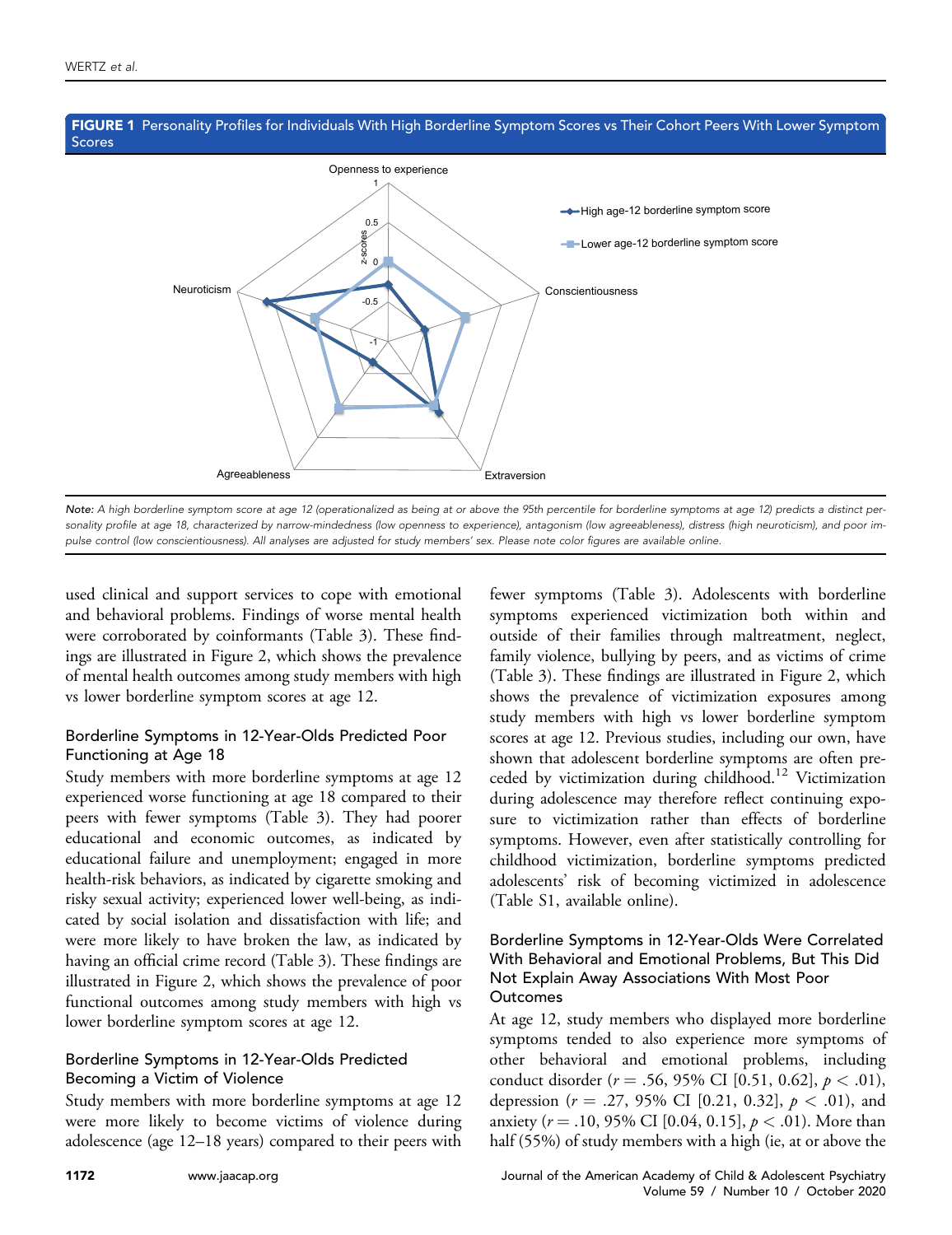## <span id="page-8-0"></span>FIGURE 2 Prevalence of Mental Health Outcomes Among Study Members With High vs Lower Borderline Symptom Scores at Age 12



Note: 12-year-olds with a high borderline symptom score (operationalized as being at or above the 95th percentile for borderline symptoms at age 12) experience worse outcomes at age 18 compared with their cohort peers with a lower borderline symptom score. Error bars indicate 95% CIs. All analyses adjust for study members' sex. All outcome measures are described in [Table 2.](#page-4-0) NEET = not in education, employment, or training; PTSD = posttraumatic stress disorder. Please note color figures are available online.

95th percentile) borderline symptom score at age 12 met clinical criteria for at least one of these problems compared with 10% of study members with a lower symptom score (ie, below the 95th percentile). We tested whether borderline symptoms added incremental value to behavioral and emotional problems when predicting poor outcomes by statistically controlling for continuous symptom scores of conduct disorder, depression, and anxiety at age 12 when

predicting poor outcomes [\(Table 3\)](#page-6-0). Borderline symptoms continued to predict most outcomes independently of correlated problems, particularly a difficult personality at age 18, and most of the poor functional outcomes and experiences of victimization. Some associations between age 12 borderline symptoms and age 18 poor outcomes were explained away by co-occurring behavioral and emotional problems at age 12, most notably associations with nearly all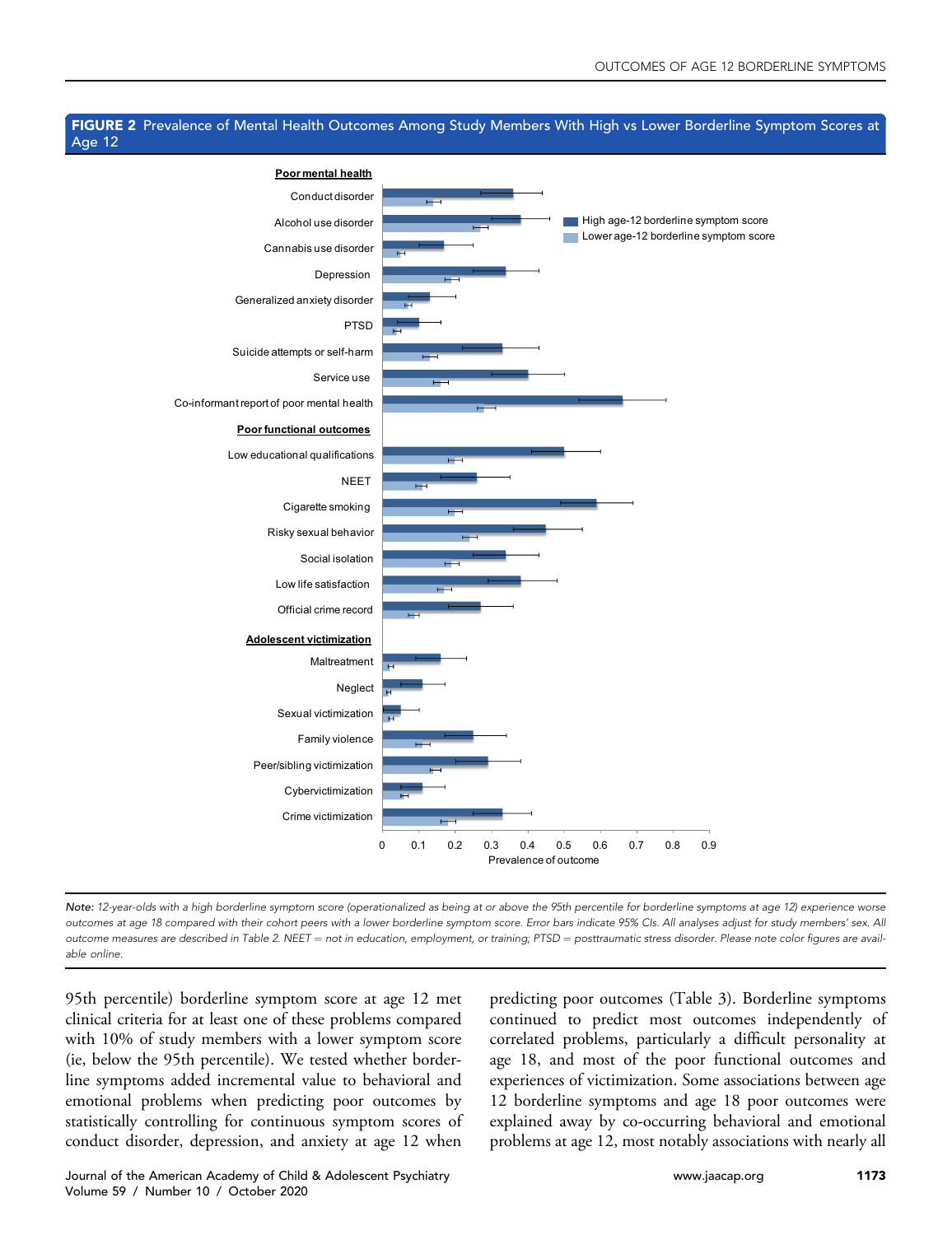diagnoses of mental disorders at age 18. However, even within the psychiatric outcomes domain, borderline symptoms in 12-year-olds continued to predict adverse outcomes, including conduct disorder, suicide attempts and self-harm, service use, and coinformant reports of poor mental health ([Table 3\)](#page-6-0).

## Borderline Symptoms in 12-Year-Olds Developed Against a Backdrop of Familial Risk, Which Accounted for Most Associations With Most Poor Outcomes at Age 18

Twins growing up in the same families resembled each other in their borderline symptom scores at age 12 ( $r = .49$ , 95% CI [0.42, 0.55],  $p < .01$ ), suggesting familial risk for borderline symptoms. Comparing correlations between members of genetically identical (MZ) and nonidentical (DZ) twin pairs revealed that familial risk was entirely genetic, as indicated by MZ correlations that were twice as high as DZ correlations ( $r_{MZ} = .66, 95\%$  CI [0.60, 0.73],  $p < .01$ ;  $r_{DZ} = .28, 95\%$  CI [0.19, 0.37],  $p < .01$ ). We formally analyzed twin correlations using a univariate twin model and obtained a heritability estimate (A) of 0.66 (95% CI [0.58, 0.70]), indicating that 66% of individual differences in borderline symptoms at age 12 were explained by genetic influences [\(Table S2,](#page-13-1) available online). The remainder was accounted for by environmental influences not shared between family members (E) (estimate:  $E =$ 0.34; 95% CI [0.30, 0.38]). There were no shared environmental influences (C) (estimate:  $C = 0.00$ ; 95% CI [0.00, 0.07]). If genetic influences affect both borderline symptoms at age 12 and poor outcomes at age 18, adolescent borderline symptoms may be an expression of shared genetic risk for poor outcomes, rather than an influential factor in itself. Our findings supported this hypothesis: genetically identical twins who differed in borderline symptoms experienced similar levels of poor outcomes at age 18 ([Table 3\)](#page-6-0). This finding suggests that borderline symptoms in 12-year-olds predict poor outcomes at age 18 because borderline symptoms and poor outcomes are manifestations of shared genetic risk.

## **DISCUSSION**

Our follow-up of 12-year-olds with borderline symptoms to age 18 revealed three main findings. First, at a time in life when young people take a leap toward greater social, economic, and personal maturity, study members with a history of borderline symptoms were held back by psychosocial difficulties. Difficulties were evident in numerous areas (personality; psychopathology; vocational, health, and social functioning; and experiences of victimization); observed by multiple informants; and assessed through multiple methods, including official records. Differences in outcomes were striking: young people with the highest borderline symptom scores at age 12 were nearly three times more likely to engage in suicidal and self-harming behavior; to find themselves without training or job opportunities; to have a criminal record; and to have experienced victimization compared to their cohort peers with lower symptom scores. These findings show that adolescent borderline symptoms observed as early as at age 12 forecast meaningful individual differences in young people's lives.

Second, although many 12-year-olds experienced behavioral and emotional problems alongside their borderline symptoms, borderline symptoms added incremental value to predicting most poor outcomes over and above these other problems, indicating that the later-life impairments associated with adolescent borderline pathology are insufficiently described by these problems. Notably, behavioral and emotional problems of 12-year-olds accounted for associations with nearly all of their psychiatric diagnoses at age 18, but did not account for associations with many other adverse outcomes. This finding illustrates that psychiatric diagnoses do not capture the full scope of life challenges associated with adolescent borderline symptoms and shows that it is important to look beyond psychiatric status when testing the predictive validity of adolescent borderline symptoms.

Third, borderline symptoms of 12-year-olds were under considerable genetic influence, and genetically identical twins of children with elevated borderline symptoms were at increased risk for poor outcomes even if they did not have equally elevated borderline symptoms themselves. This finding raises three issues. First, it raises the question of why twins with the same genetic susceptibility do not share similar borderline symptoms. Our previous study pointed to twins' unique environmental experiences as a possible explanation: we reported that twins in the same families experienced different levels of harsh parental treatment and that adolescents' genetic vulnerability interacted with harsh parental treatment in the etiology of borderline symptoms.[12](#page-11-6) This finding is consistent with diathesis-stress models of borderline personality, which propose that it is the interaction between children's genetically influenced, early emerging temperamental difficulties and an invalidating, abusive, and ineffective caregiving environment that increases risk for borderline problems (and other poor outcomes) in a transactional process across development.<sup>12,32</sup> Second, our findings indicate that adolescent borderline symptoms reflect broader genetic risk for poor outcomes, rather than being the cause of these outcomes. This finding does not undermine the prognostic significance of adolescent borderline symptoms. Rather, it suggests that adolescents remain at risk for adverse psychosocial outcomes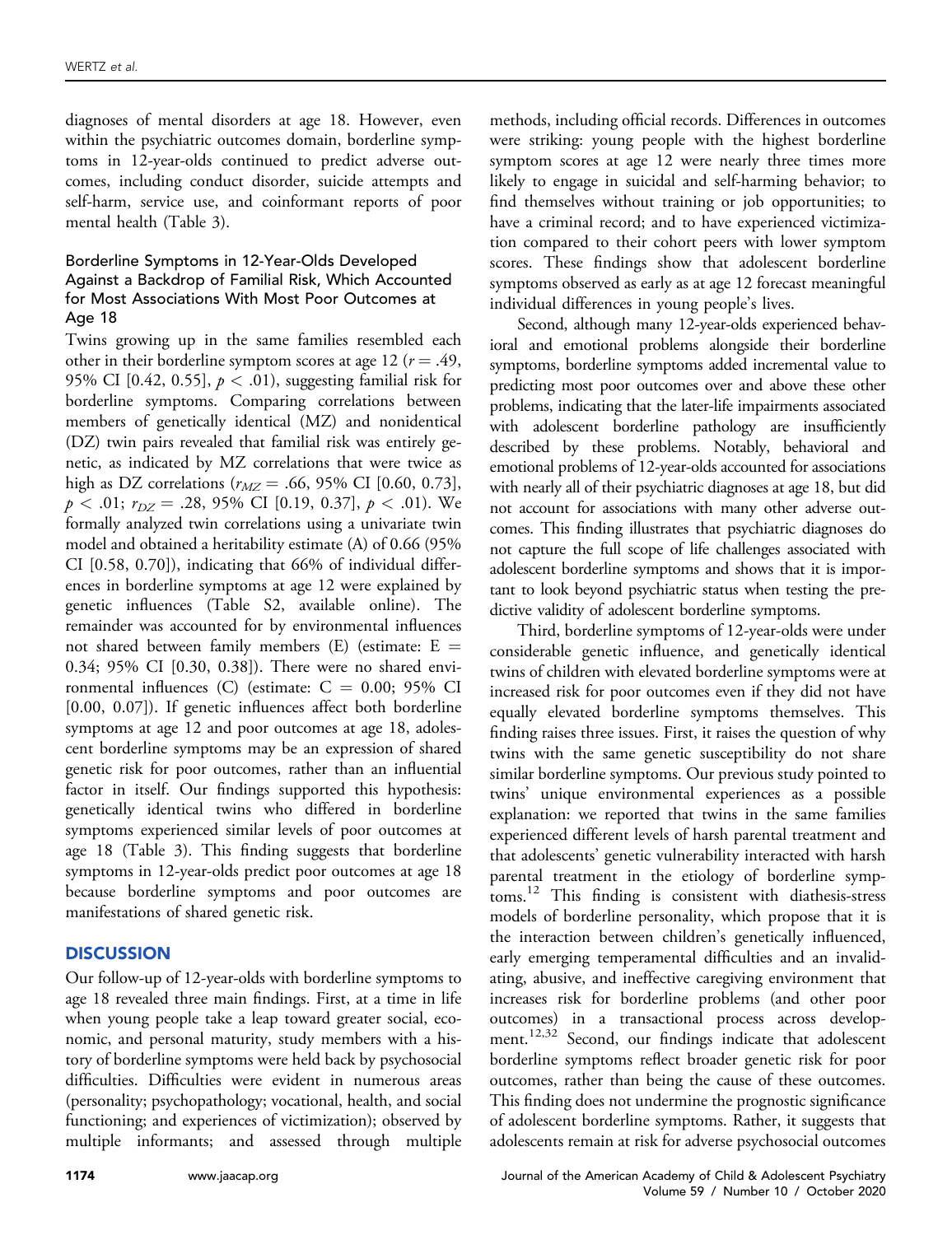even after symptom reduction.<sup>[10](#page-11-4)</sup> Third, if borderline symptoms are not the cause of poor outcomes but are on the pathway from genetic risk to poor outcomes, more work is needed to understand how genetic risk influences both borderline symptoms and poor outcomes. A hypothesis consistent with diathesis-stress models of borderline personality is that genetic risk begins to manifest early in life, as a difficult temperamental profile characterized by high negative affect, poor impulse control, and high emotional sensitivity. A child's difficult temperament subsequently increases risk for borderline pathology as well as for other poor outcomes, particularly when it is met by an invalid-ating caregiving environment.<sup>[32](#page-12-9)</sup>

Our work expands on previous literature in three ways. First, although several studies have investigated the clinical and psychosocial outcomes of borderline personality disorder, a recent systematic review concluded that many of these studies have limitations, such as sampling bias, high rates of attrition, and a narrow range of psychosocial outcomes.<sup>11</sup> Our study overcomes some of these limitations because our cohort is nationally representative, follow-up of participants has occurred with extremely low attrition, and we report associations with a wide range of clinical and psychosocial outcomes. Second, there are very few studies testing associations between borderline pathology and exposure to victimization, particularly in adolescence. Our study extends the literature by showing that borderline symptoms in 12-year-olds predict exposure to different types of victimization, both inside and outside the home, during adolescence. Third, in addition to reporting that adolescents' borderline pathology predicts poor outcomes, we find that these associations do not persist after accounting for familial influences shared between identical twins growing up in the same family. Although several studies have tested outcomes of adolescent borderline symptoms using a twin design,  $33$  to our knowledge our study is the first to apply this approach to a wide range of clinical and psychosocial outcomes.

Our findings should be interpreted in light of some limitations. First, we did not make a formal diagnosis of borderline personality disorder. Without a replication in adolescents with a diagnosis of borderline personality disorder, we cannot be sure that our findings generalize to this population. However, our measure captures core diagnostic features of borderline personality disorder (affective instability, cognitive disturbance, impulsivity, and interpersonal dysfunction), and our previous study showed that the etiological factors, comorbidity, sex differences, and heritability of our measure of borderline symptoms are comparable to results from studies of borderline personality disorder in community samples.<sup>[10,12,34,35](#page-11-4)</sup> Second, a general weakness of discordant twin analyses is their higher likelihood of false-negative findings because the limited variation within twin pairs magnifies the impact of measurement error and reduces the precision of estimates.<sup>[36](#page-12-11)</sup> Third, our study does not contain a measure of borderline symptoms at age 18, so we were unable to test the continuity of borderline symptoms. However, our findings show that 18 year-olds with a history of borderline symptoms show a personality profile characterized by emotional and interpersonal lability that is typical of adults with borderline personality disorder. $37$  Fourth, although a considerable portion of 12-year-olds with borderline symptoms went on to experience poor outcomes, there were also adolescents who bucked this trend and fared well despite their symptom history. Follow-on work is needed to investigate factors that predict variability in poor outcomes associated with borderline symptoms. Fifth, our study members are still young, so it is unclear how persistent their psychosocial difficulties will be. However, many of the outcomes we measured—low educational qualifications, cigarette smoking, personality dysfunction, having a criminal record, risky sexual behavior—are still meaningful because they represent barriers to leading a prosperous and healthy adult life. Moreover, other studies that have tested associations with some of the same outcomes we report, such as attainment and social support, has shown that adolescent borderline symptoms predict these outcomes up to age  $33$  years.<sup>10</sup>

Our findings have implications for health professionals working with adolescents who display borderline symptoms. First, our findings support the assessment of adolescents' borderline symptoms in addition to other emotional and behavioral disorders if borderline pathology is suspected. Some clinicians are thought to prefer assessing only emotional and behavioral disorders in adolescents presenting with borderline symptoms, perhaps to avoid a stigmatizing diagnosis of personality disorder.<sup>6,38</sup> However, our findings show that adolescents' borderline symptoms provide independent prognostic information. Second, our findings argue in favor of early access to treatment for adolescents with borderline symptoms and against a wait-and-see approach.<sup>[39](#page-12-13)</sup> Psychological treatments for adult patients with borderline personality disorder have been adapted for use with adolescents and show promise for improving symptoms.<sup>7</sup> In addition to treatment for personality pathology, adolescents with borderline symptoms need access to support services that help reduce the risk for future poor functioning, such as educational support services. Third, our findings show that adolescents' borderline symptoms signal a longer-term need for care. Even if symptoms decrease after treatment, adolescents remain at risk for adverse outcomes because symptoms partly reflect genetic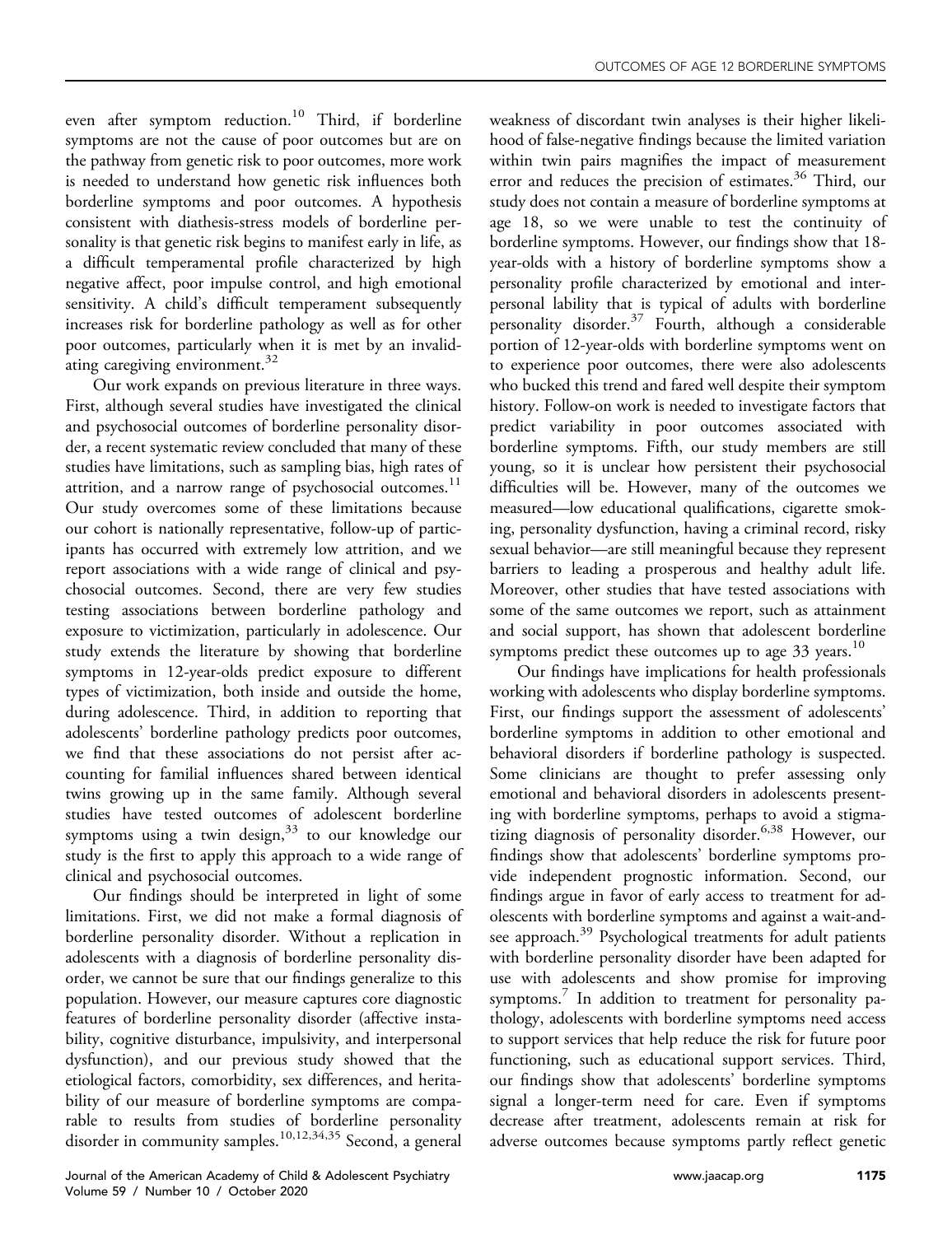risk for future difficulties. Adolescents should be monitored and supported accordingly, particularly during the transition to adulthood when they face discharge from child and adolescent mental health services. Fourth, our findings imply that young people with a history of borderline symptoms may turn up on the doorsteps of many services, including mental health care services, unemployment offices, sexual health centers, courts, emergency departments, and social services. The breadth of poor outcomes among these young people requires an integrated treatment approach that involves coordination across multiple social and support services.

#### Accepted July 11, 2019.

<span id="page-11-22"></span>Drs. Wertz, Caspi, Richmond-Rakerd, and Moffitt are with Duke University, Durham, North Carolina. Drs. Caspi and Moffitt are also with the Duke University Medical Center, Durham, North Carolina. Dr. Richmond-Rakerd is also with the Frank Porter Graham Child Development Institute, University of North Carolina, Chapel Hill. Drs. Caspi, Ambler, Arseneault, Danese, Fisher, Matthews, and Moffitt are with the Social, Genetic & Developmental Psychiatry Center, Institute of Psychiatry, Psychology and Neuroscience, King's College London, United Kingdom. Dr. Ambler is also with the Dunedin Multidisciplinary Health and Development Unit, University of Otago, New Zealand. Dr. Belsky is with the Columbia University Mailman School of Public Health, New York. Dr.

### REFERENCES

- <span id="page-11-0"></span>1. Black DW, Pfohl B, Blum N, et al. Attitudes toward borderline personality disorder: a survey of 706 mental health clinicians. CNS Spectr. 2011;16:67-74.
- <span id="page-11-1"></span>2. Chanen AM, McCutcheon LK. Personality disorder in adolescence: the diagnosis that dare not speak its name. Personal Ment Health. 2008;2:35-41.
- 3. Griffiths M. Validity, utility and acceptability of borderline personality disorder diagnosis in childhood and adolescence: survey of psychiatrists. Psychiatrist. 2011;35:19-22.
- <span id="page-11-2"></span>4. Laurenssen EMP, Hutsebaut J, Feenstra DJ, Van Busschbach JJ, Luyten P. Diagnosis of personality disorders in adolescents: a study among psychologists. Child Adolesc Psychiatry Ment Health. 2013;7(3).
- <span id="page-11-11"></span>5. Westen D, Shedler J, Durrett C, Glass S, Martens A. Personality diagnoses in adolescence: DSM-IV Axis II diagnoses and an empirically derived alternative. Am J Psychiatry. 2003;160:952-966.
- <span id="page-11-23"></span>6. Miller AL, Muehlenkamp JJ, Jacobson CM. Fact or fiction: diagnosing borderline personality disorder in adolescents. Clin Psychol Rev. 2008;28:969-981.
- <span id="page-11-7"></span>7. Sharp C, Fonagy P. Practitioner review: borderline personality disorder in adolescence recent conceptualization, intervention, and implications for clinical practice. J Child Psychol Psychiatry. 2015;56:1266-1288.
- 8. Sharp C, Tackett JL. Introduction: an idea whose time has come. In: Handbook of Borderline Personality Disorder in Children and Adolescents. New York, NY: Springer New York; 2014:3-8.
- <span id="page-11-3"></span>9. Chanen AM, Jovev M, Jackson HJ. Adaptive functioning and psychiatric symptoms in adolescents with borderline personality disorder. J Clin Psychiatry. 2007;68: 297-306.
- <span id="page-11-4"></span>10. Winograd G, Cohen P, Chen H. Adolescent borderline symptoms in the community: prognosis for functioning over 20 years. J Child Psychol Psychiatry. 2008;49:933-941.
- <span id="page-11-5"></span>11. Winsper C, Marwaha S, Lereya ST, Thompson A, Eyden J, Singh SP. Clinical and psychosocial outcomes of borderline personality disorder in childhood and adolescence: a systematic review. Psychol Med. 2015;45:2237-2251.
- <span id="page-11-6"></span>12. Belsky DW, Caspi A, Arseneault L, et al. Etiological features of borderline personality related characteristics in a birth cohort of 12-year-old children. Dev Psychopathol. 2012; 24:251-265.
- <span id="page-11-8"></span>13. Bornovalova MA, Hicks BM, Iacono WG, McGue M. Stability, change, and heritability of borderline personality disorder traits from adolescence to adulthood: a longitudinal twin study. Dev Psychopathol. 2009;21:1335.
- 14. Jaffee SR, Ambler A, Merrick M, et al. Childhood maltreatment predicts poor economic and educational outcomes in the transition to adulthood. Am J Public Health. 2018; 108(9):1142-1147.
- <span id="page-11-9"></span>15. Moffitt TE; E-Risk Study Team. Teen-aged mothers in contemporary Britain. J Child Psychol Psychiatry. 2002;43:727-742.

Danese is also with the Institute of Psychiatry, Psychology and Neuroscience, King's College London, United Kingdom, and the National & Specialist CAMHS Clinic for Trauma, Anxiety and Depression, South London & Maudsley NHS Foundation Trust, London, United Kingdom.

The Environmental Risk (E-Risk) Longitudinal Twin Study is funded by the Medical Research Council (MRC; grant G1002190). Additional support was provided by the Eunice Kennedy Shriver National Institute of Child Health and Human Development (NICHD; grant HD077482) and the Jacobs Foundation.

The authors are grateful to the study mothers and fathers, the twins, and the twins' teachers for their participation. The authors thank CACI Inc., Google Street View, and the United Kingdom Ministry of Justice for assistance with data, and the members of the E-Risk team for their dedication, hard work, and insights.

Disclosure: Dr. Arseneault is the Mental Health Leadership Fellow for the United Kingdom Economic and Social Research Council (ESRC). Dr. Belsky has received support by an Early-Career Research Fellowship from the Jacobs Foundation. Dr. Fisher has received support from a British Academy Mid-Career Fellowship (MDy170005). Dr. Richmond-Rakerd is a postdoctoral fellow with the Carolina Consortium on Human Development and the Center for Developmental Science at the University of North Carolina-Chapel Hill. Drs. Wertz, Caspi, Danese, Matthews, and Moffitt and Mr. Ambler have reported no biomedical financial interests or potential conflicts of interest.

Correspondence to Jasmin Wertz, PhD, Department of Psychology and Neuroscience, Duke University, Box 104410, Durham, NC 27708; e-mail: [jasmin.wertz@](mailto:jasmin.wertz@duke.edu) [duke.edu](mailto:jasmin.wertz@duke.edu)

0890-8567/\$36.00/@2019 American Academy of Child and Adolescent Psychiatry. Published by Elsevier Inc. This is an open access article under the CC BY license (http://creativecommons.org/licenses/by/4.0/).

<https://doi.org/10.1016/j.jaac.2019.07.005>

- <span id="page-11-10"></span>16. Odgers CL, Caspi A, Bates CJ, Sampson RJ, Moffitt TE. Systematic social observation of children's neighborhoods using Google Street View: a reliable and cost-effective method. J Child Psychol Psychiatry. 2012;53:1009-1017.
- 17. Odgers CL, Caspi A, Russell MA, Sampson RJ, Arseneault L, Moffitt TE. Supportive parenting mediates neighborhood socioeconomic disparities in children's antisocial behavior from ages 5 to 12. Dev Psychopathol. 2012;24:705-721.
- <span id="page-11-12"></span>18. Achenbach T. The Achenbach System of Empirically Based Assessment (ASEBA): Development, Findings, Theory, and Applications. Burlington, VT: University of Vermont, Research Center for Children, Youth, and Families; 2009.
- <span id="page-11-13"></span>19. Bradley R, Conklin CZ, Westen D. The borderline personality diagnosis in adolescents: gender differences and subtypes. J Child Psychol Psychiatry. 2005;46:1006-1019.
- <span id="page-11-14"></span>20. Zanarini MC, Horwood J, Wolke D, Waylen A, Fitzmaurice G, Grant BF. Prevalence of DSM-IV borderline personality disorder in two community samples: 6,330 English 11 year-olds and 34,653 American adults. J Pers Disord. 2011;25:607-619.
- <span id="page-11-15"></span>21. Grant BF, Chou SP, Goldstein RB, et al. Prevalence, correlates, disability, and comorbidity of DSM-IV borderline personality disorder: results from the Wave 2 National Epidemiologic Survey on Alcohol and Related Conditions. J Clin Psychiatry. 2008;69: 533-545.
- <span id="page-11-16"></span>22. Achenbach TM. Manual for the Child Behavior Checklist/4-18 and 1991 Profile. Burlington, VT: University of Vermont Department of Psychiatry; 1991.
- 23. Achenbach TM. Manual for the Teacher's Report Form and 1991 Profile. Burlington, VT: University of Vermont Department of Psychiatry; 1991.
- 24. American Psychiatric Association. Diagnostic and Statistical Manual of Mental Disorders, 4th ed, text rev. Washington, DC: American Psychiatric Association; 2000.
- <span id="page-11-17"></span>25. Kovacs M. Children's Depression Inventory (CDI) Manual. North Tonawanda, NY: Multi-Health Systems; 1992.
- <span id="page-11-18"></span>26. March J. Manual for the Multidimensional Anxiety Scale for Children. Toronto, CA: Multi-Health Systems; 1997.
- 27. Rivera-Medina C, Bernal G, Rossello G. The Children Depression Inventory (CDI) and the Beck Depression Inventory (BDI): their validity as screening measures for major depression in a group of Puerto Rican adolescents. Int J Clin Health Psychol. 2005;5: 485-498.
- <span id="page-11-19"></span>28. Fisher HL, Moffitt TE, Houts RM, Belsky DW, Arseneault L, Caspi A. Bullying victimisation and risk of self harm in early adolescence: longitudinal cohort study. BMJ. 2012;344:e2683.
- <span id="page-11-20"></span>29. Neale M, Cardon L. Methodology for Genetic Studies of Twins and Families. Boston, MA: Kluver Academic Publishers; 1992.
- <span id="page-11-21"></span>30. StataCorp. Stata Statistical Software: Release 14. College Station, TX: StataCorp LP; 2015.

1176 [www.jaacap.org](http://www.jaacap.org) Journal of the American Academy of Child & Adolescent Psychiatry Volume 59 / Number 10 / October 2020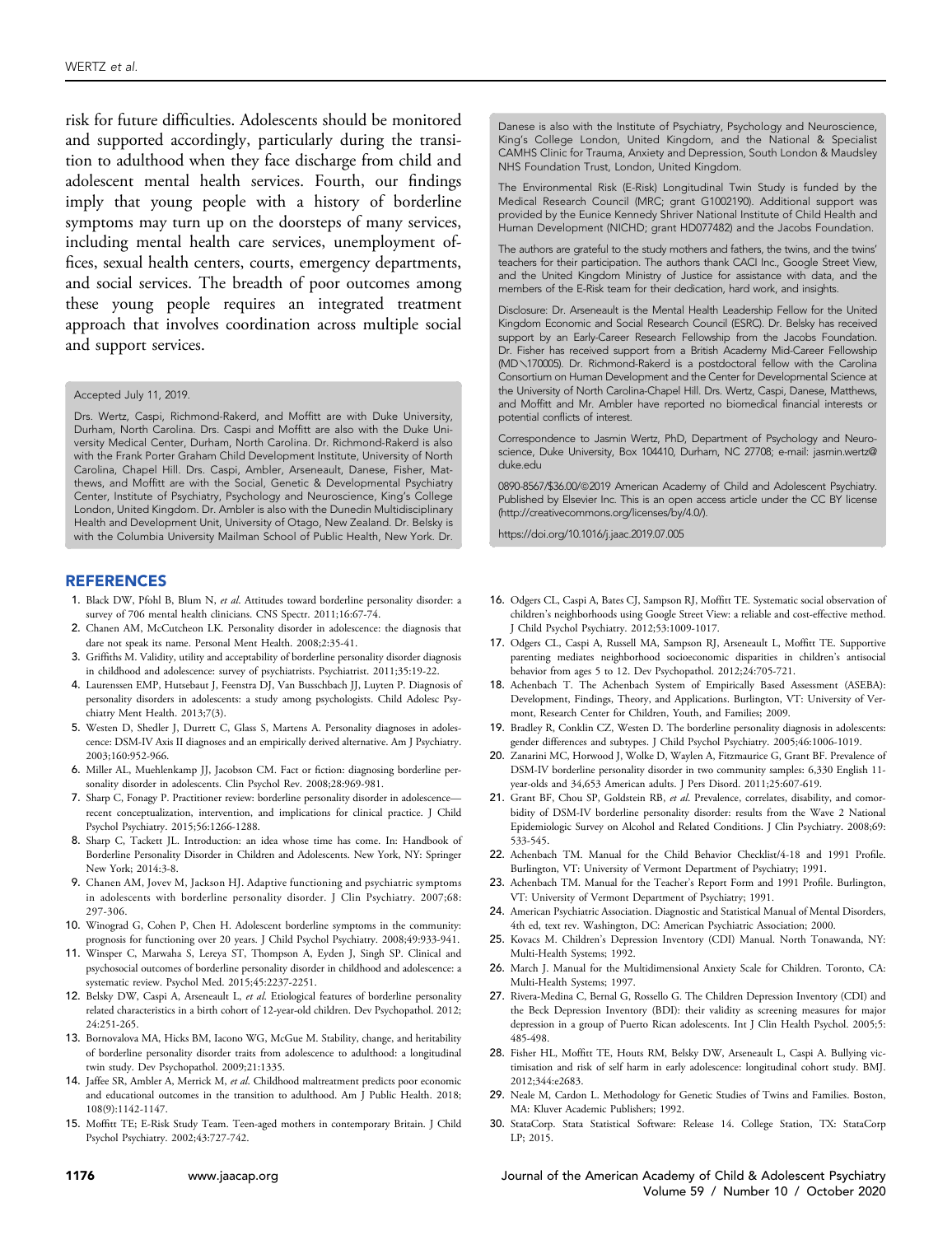- <span id="page-12-0"></span>31. Boker S, Neale M, Maes H, Wilde M, Spiegel M. OpenMx: an open source extended structural equation modeling framework. Psychometrika. 2011;76:306-317.
- <span id="page-12-9"></span>32. Crowell SE, Beauchaine TP, Linehan MM. A biosocial developmental model of borderline personality: elaborating and extending linehan's theory. Psychol Bull. 2009; 135:495-510.
- <span id="page-12-10"></span>33. Bornovalova MA, Hicks BM, Iacono WG, McGue M. Longitudinal twin study of borderline personality disorder traits and substance use in adolescence: developmental change, reciprocal effects, and genetic and environmental influences. Personal Disord Theory Res Treat. 2013;4:23-32.
- 34. Lenzenweger MF, Lane MC, Loranger AW, Kessler RC. DSM-IV personality disorders in the National Comorbidity Survey Replication. Biol Psychiatry. 2007;62:553-564.
- 35. Torgersen S, Kringlen E, Cramer V. The prevalence of personality disorders in a community sample. Arch Gen Psychiatry. 2001;58:590-596.
- <span id="page-12-11"></span>36. Boardman JD, Fletcher JM. To cause or not to cause? That is the question, but identical twins might not have all of the answers. Soc Sci Med. 2015;127:198-200.
- <span id="page-12-12"></span>37. Saulsman LM, Page AC. The five-factor model and personality disorder empirical literature: a meta-analytic review. Clin Psychol Rev. 2004;23:1055-1085.
- 38. Shiner RL, Allen TA. Assessing personality disorders in adolescents: seven guiding principles. Clin Psychol Sci Pract. 2013;20:361-377.
- <span id="page-12-13"></span>39. Chanen A, Sharp C, Hoffman P, Global Alliance for Prevention and Early Intervention for Borderline Personality Disorder. Prevention and early intervention for borderline personality disorder: a novel public health priority. World Psychiatry. 2017;16:215-216.
- 40. Benet-Martínez V, John OP. Los Cinco Grandes across cultures and ethnic groups: multitrait multimethod analyses of the Big Five in Spanish and English. J Pers Soc Psychol. 1998;75:729-750.
- 41. Richmond-Rakerd LS, Caspi A, Arseneault L, et al. Adolescents who self-harm and commit violent crime: testing early-life predictors of dual harm in a longitudinal cohort study. Am J Psychiatry. 2019;176:186-195.
- 42. American Psychiatric Association. Diagnostic and Statistical Manual of Mental Disorders, 5th ed. Washington, DC: American Psychiatric Association; 2013.
- <span id="page-12-2"></span><span id="page-12-1"></span>43. Robins LN, Cottler L, Bucholz KK, Compton W. Diagnostic Interview Schedule for DSM-IV. St Louis, MO: Washington University School of Medicine; 1995.
- 44. Baldwin JR, Arseneault L, Caspi A, et al. Adolescent victimization and self-injurious thoughts and behaviors: a genetically sensitive cohort study. J Am Acad Child Adolesc Psychiatry. 2019;58:506-513.
- 45. Moffitt TE, Caspi A, Taylor A, et al. How common are common mental disorders? Evidence that lifetime prevalence rates are doubled by prospective versus retrospective ascertainment. Psychol Med. 2010;40:899-909.
- 46. Goldman-Mellor S, Caspi A, Arseneault L, et al. Committed to work but vulnerable: selfperceptions and mental health in NEET 18-year olds from a contemporary British cohort. J Child Psychol Psychiatry. 2016;57:196-203.
- 47. Ramrakha S, Caspi A, Dickson N, Moffitt TE, Paul C. Psychiatric disorders and risky sexual behaviour in young adulthood: cross sectional study in birth cohort. BMJ. 2000; 321:263-266.
- 48. Zimet GD, Dahlem NW, Zimet SG, Farley GK. The Multidimensional Scale of Perceived Social Support. J Pers Assess. 1988;52:30-41.
- 49. Wertz J, Agnew-Blais J, Caspi A, et al. From childhood conduct problems to poor functioning at age 18 years: examining explanations in a longitudinal cohort study. J Am Acad Child Adolesc Psychiatry. 2018;57:54-60.
- 50. Diener E, Emmons RA, Larsen RJ, Griffin S. The Satisfaction With Life Scale. J Pers Assess. 1985;49:71-75.
- 51. Finkelhor D, Hamby SL, Turner HA, Ormrod RK. The Juvenile Victimization Questionnaire (JVQ-R2), 2nd rev. Durham, NH: Crimes Against Children Research Center; 2011.
- 52. Hamby SL, Finkelhor D, Ormrod RK, Turner HA. The Comprehensive JV Administration and Scoring Manual. Durham, NH: Crimes Against Children Research Centre; 2004.
- <span id="page-12-8"></span><span id="page-12-7"></span><span id="page-12-6"></span><span id="page-12-5"></span><span id="page-12-4"></span><span id="page-12-3"></span>53. Fisher HL, Caspi A, Moffitt TE, et al. Measuring adolescents' exposure to victimization: The Environmental Risk (E-Risk) Longitudinal Twin Study. Dev Psychopathol. 2015; 27:1399-1416.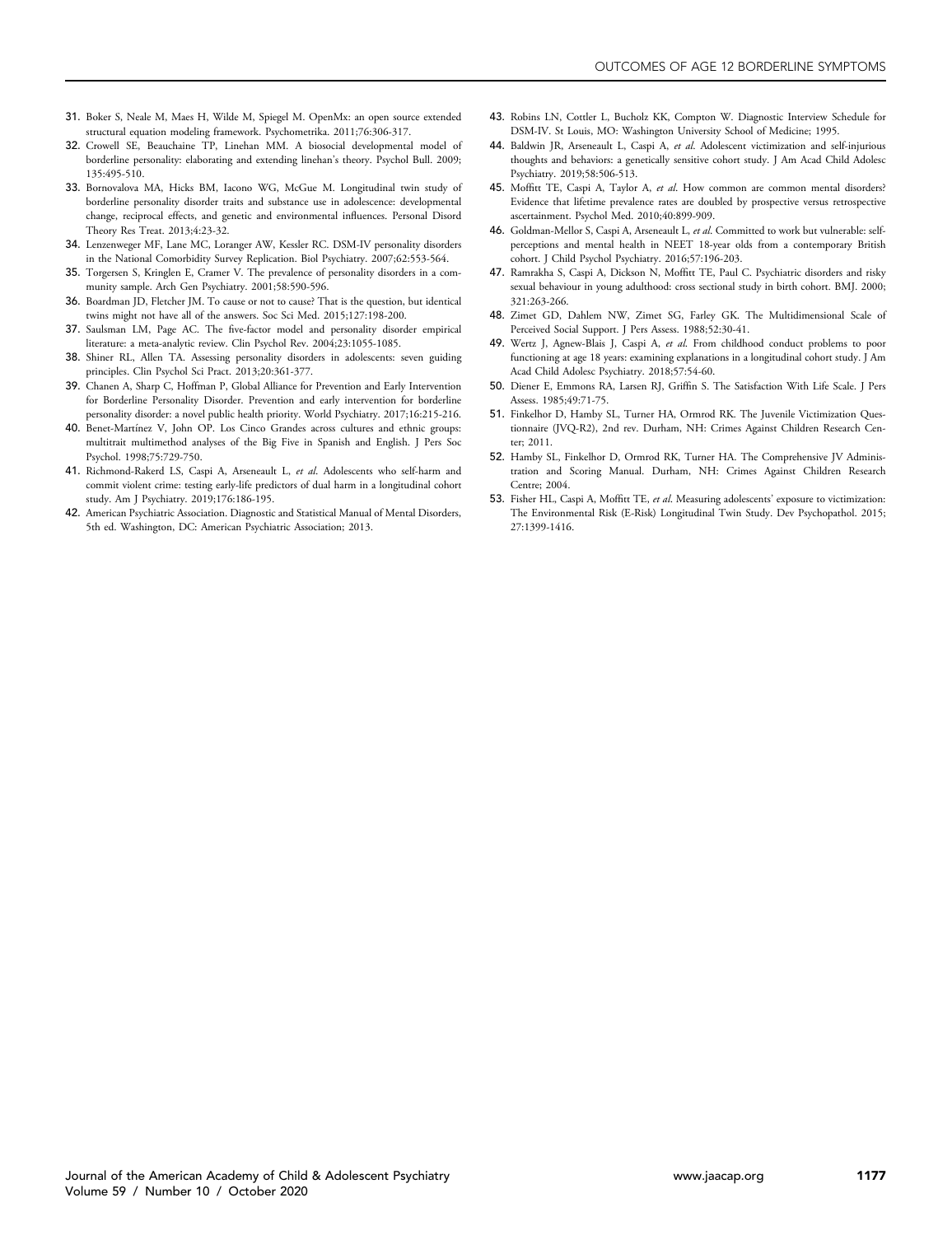<span id="page-13-0"></span>

| Age 18 outcome                           | Model 1ª              | Model 2 <sup>b</sup>  |
|------------------------------------------|-----------------------|-----------------------|
| Personality                              | $\beta$ (95% CI)      | $\beta$ (95% CI)      |
| Openness to experience                   | $-.08 (-0.13, -0.03)$ | $-.07 (-0.12, -0.02)$ |
| Conscientiousness                        | $-.16 (-0.21, -0.12)$ | $-.14 (-0.19, -0.09)$ |
| Extraversion                             | .06(0.02, 0.11)       | $.07$ (0.02, 0.12)    |
| Agreeableness                            | $-.28 (-0.32, -0.23)$ | $-.24 (-0.29, -0.20)$ |
| Neuroticism                              | .23(0.19, 0.28)       | .23 (0.19, 0.28)      |
| Poor mental health                       | IRR (95% CI)          | IRR (95% CI)          |
| Conduct disorder                         | 1.41(1.31, 1.51)      | 1.30 (1.18, 1.42)     |
| Alcohol use disorder                     | 1.12 (1.05, 1.19)     | N/A                   |
| Cannabis use disorder                    | 1.44 (1.24, 1.66)     | N/A                   |
| Depression                               | 1.18(1.09, 1.28)      | 1.14(1.05, 1.24)      |
| Generalized anxiety disorder             | 1.13 (0.97, 1.31)     | 1.12 (0.97, 1.30)     |
| Posttraumatic stress disorder            | 1.26 (1.05, 1.52)     | N/A                   |
| Suicide attempts or self-harm            | 1.38 (1.27, 1.50)     | 1.31 (1.19, 1.43)     |
| Service use                              | 1.31(1.21, 1.41)      | 1.27(1.18, 1.38)      |
| Coinformant report of poor mental health | 1.36(1.29, 1.44)      | N/A                   |
| Poor functioning                         | IRR (95% CI)          | IRR (95% CI)          |
| Low educational qualifications           | 1.40 (1.32, 1.49)     | 1.23 (1.15, 1.31)     |
| <b>NEET</b> status                       | 1.35(1.21, 1.50)      | N/A                   |
| Cigarette smoking                        | 1.40 (1.33, 1.49)     | N/A                   |
| Risky sexual behavior                    | 1.29(1.22, 1.37)      | N/A                   |
| Social isolation                         | 1.23(1.14, 1.33)      | 1.07 (0.97, 1.18)     |
| Low life satisfaction                    | 1.27 (1.17, 1.36)     | N/A                   |
| Official crime record                    | 1.54 (1.40, 1.69)     | N/A                   |
| Adolescent victimization                 | IRR (95% CI)          | IRR (95% CI)          |
| Maltreatment                             | 1.89 (1.61, 2.22)     | 1.66 (1.39, 1.98)     |
| Neglect                                  | 1.84(1.56, 2.17)      | 1.59 (1.34, 1.88)     |
| Sexual victimization                     | 1.45 (1.22, 1.72)     | 1.26 (1.07, 1.50)     |
| Family violence                          | 1.30(1.18, 1.44)      | 1.20 (1.09, 1.33)     |
| Peer victimization                       | 1.28(1.17, 1.39)      | 1.25(1.14, 1.36)      |
| Cyber-victimization                      | 1.32 (1.16, 1.50)     | 1.29 (1.12, 1.48)     |
| Crime victimization                      | 1.25 (1.16, 1.34)     | 1.19 (1.10, 1.28)     |

Note: Boldface type indicates statistically significant estimates (p > .05).  $\beta$  = standardized regression coefficient; IRR=incidence rate ratio (interpretable as risk ratios);  $N/A =$  not applicable.

a<br>Model 1: Models are adjusted for sex only.

 $^{\rm b}$ Model 2: Models are additionally adjusted for the baseline measurement of the respective outcome (eg, when predicting personality functioning at age 18, we adjusted for personality ratings by examiners at age 12; when predicting attainment at age 18, we adjusted for educational attainment as rated by teachers at age 12; when predicting victimization during adolescence, we adjusted for childhood physical or sexual victimization by an adult<br>as assessed through mothers' reports, as previously described.<sup>[1,2](#page-14-0)</sup> Adju outcomes could not or were not measured during childhood, such as risky sexual behavior).

<span id="page-13-1"></span>

| <b>TABLE S2</b> Genetic and Environmental Influences on Borderline Symptoms at Age 12 |                     |                     |                     |
|---------------------------------------------------------------------------------------|---------------------|---------------------|---------------------|
|                                                                                       |                     | Variance components |                     |
|                                                                                       | A (95% CI)          | C (95% CI)          | E (95% CI)          |
| Age 12 borderline symptoms                                                            | $0.66$ (0.58, 0.70) | $0.00$ (0.00, 0.07) | $0.34$ (0.30, 0.38) |

Note:  $A =$  additive genetic influences;  $C =$  shared environmental influences;  $E =$  nonshared environmental influences .